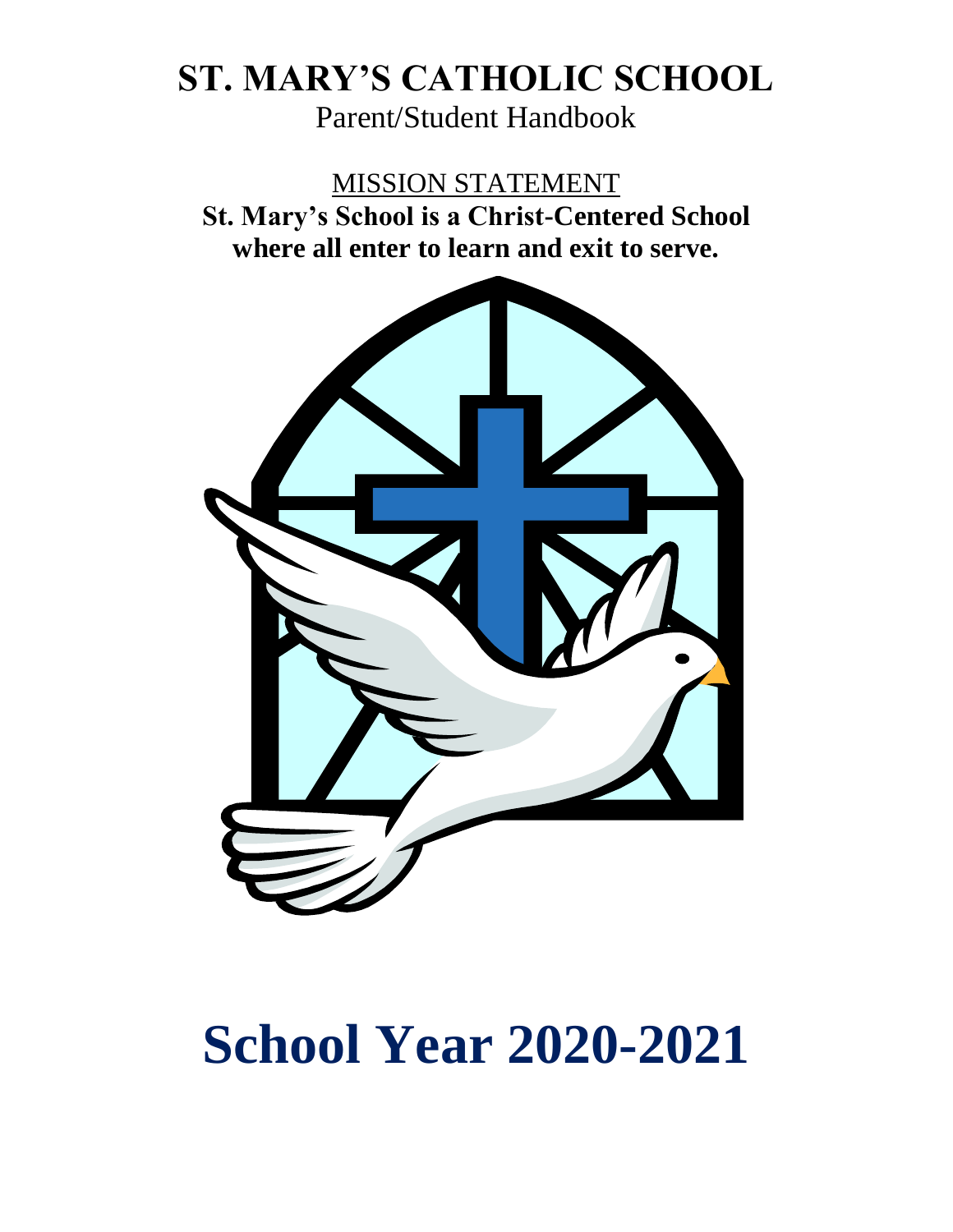## **ST. MARY'S CATHOLIC SCHOOL**

## MISSION STATEMENT

**St. Mary's School is a Christ-Centered School where all enter to learn and exit to serve.**



## PHILOSOPHY and VISION of St. Mary's

*St. Mary's School is a Pre K-6 Catholic school recognized and supported mainly by the following churches: St. Mary's in Tracy and Immaculate Heart of Mary in Currie and part of St. Michael's in Milroy. It is a school of academic excellence, which integrates moral and spiritual values. This is achieved through a strong faith community, development of positive selfconcept, open communication, and the integration of the Gospel Values.* 

*St. Mary's faith community is soundly rooted in the message of Christ. Our Catholic faith is evident throughout our curriculum and in our positive, nurturing school environment. Our faith is lived out through our celebration of the sacraments, in prayer, and in service to one another.*

*In recognizing each student's unique gifts, we strengthen and nurture their self-concept. We demonstrate respect for one another and affirm the dignity of each child.*

*Open communication with our parents, community, students, staff, and alumni is the key to the strengths and viability of our school.*

*We are committed to academic excellence. We recognize the individual differences and uniqueness of each child and employ a variety of teaching techniques to help each child reach their highest potential.*

*Gospel Values are integrated throughout our curriculum. Our school is based on the teachings of Christ and His Church. By listening to and acting on the Word of the Gospel, we foster an atmosphere of respect, peace, and justice toward one another.*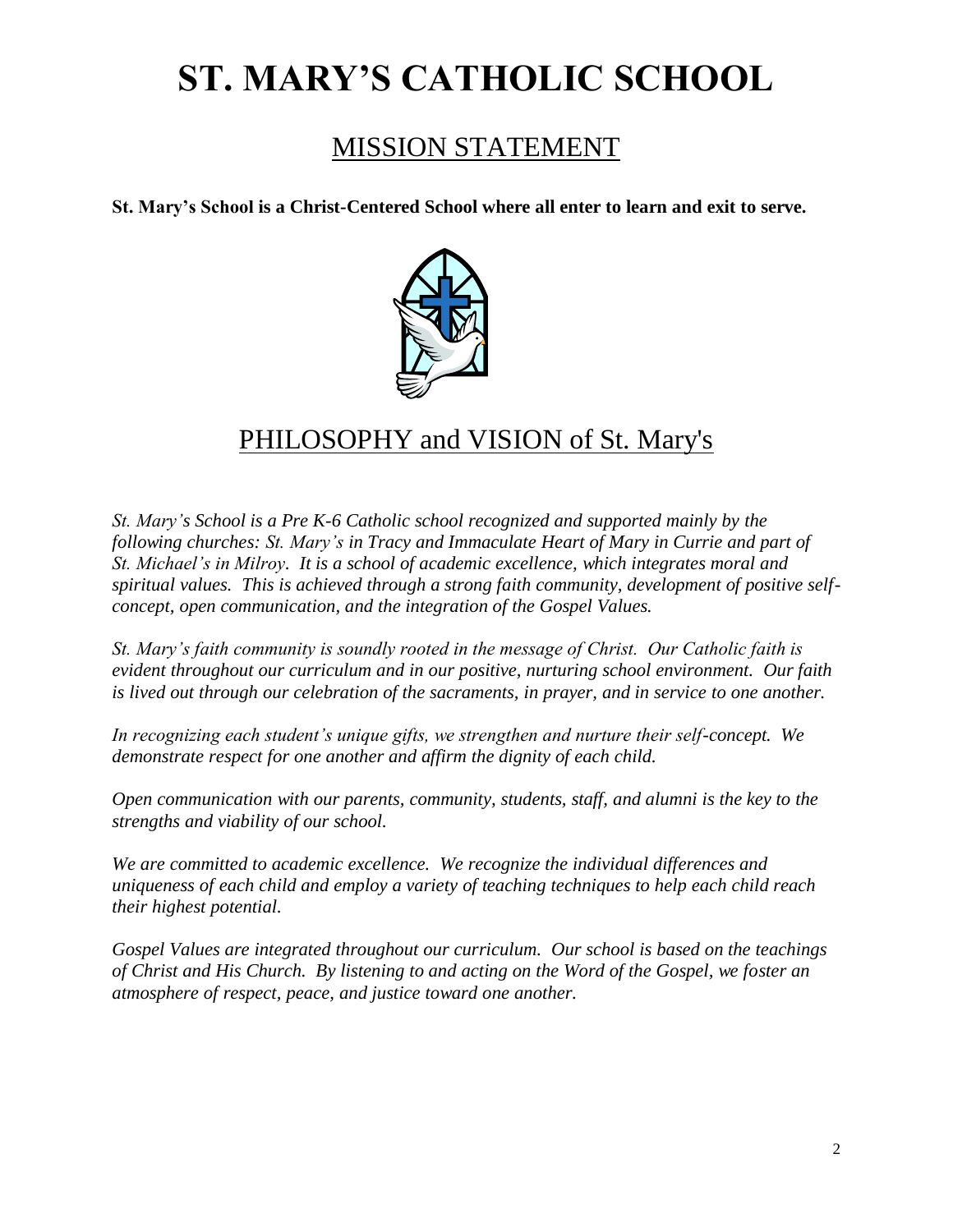#### **PRINCIPLES OF CATHOLIC SOCIAL TEACHING Reflections of the United States Catholic Bishops and Responsibilities of St. Mary's Elementary School**

#### **1. DIGNITY OF THE HUMAN PERSON-1 John 3:2**

*All people are created in the image and likeness of God. Our belief in the sanctity of human life and the inherent dignity of the human person is the foundation for the principles of our social teaching. People do not lose their dignity because of disability, poverty, age, gender, lack of success or race. We believe that every person is precious, that people are more important than things, and that the measure of every institution is whether it threatens or enhances the life and dignity of the human person.*

Dignity of the human person is the underlying principle of the student life policies at St. Mary's School. Students are challenged to recognize the dignity of each person as individuals and as a member of the community. The school community works to help students respect their own innate goodness and dignity—to celebrate their own gifts and talents. When a student does not work to reach her or his full potential in the classroom or other school activities, she or he does not celebrate her/his unique gifts from God. Each time a student brings harm to him or herself, he/she is not respecting God's gift of life to them. Students who don't turn in assignments, cheat, abuse or use substances, engage in risky behavior or do not work to their full potential are not respecting their own individual dignity.

We are also called to respect the dignity of others. Students should be respectful of other students and encourage them in their own unique talents and gifts. Students who tease or put down other students are offending a person created by God. Students who harass or fight with other students are disrespecting the dignity of that individual. Student and teachers are also called to respect one another.

#### **2. CALL TO FAMILY, COMMUNITY, AND PARTICIPATION-John 15:17**

*Our Catholic tradition proclaims that the person is not only sacred but also social. How we organize our society in economics, politics, law and policy directly affects human dignity and the capacity of individuals to grow in community. The family is the central institution that must be supported and strengthened. The Catholic tradition teaches that human beings grow and achieve fulfillment in community.*

This call to community is the foundation of Catholic schools. We are called to be a faith community, to learn and grow together. As a community, we are responsible to promote the common good. Each of us is endowed with inherent dignity, goodness and gifts that we are called to share with one another. When a student does not promote this common good through his or her actions, he or she is causing harm to the community. At times, students who threaten this common good may be removed from the community through a suspension or dismissal from school. Students are asked to be participating members of the community by attending school and classes. The community suffers when one of its members is absent. Students must also respect the rights of other students to a safe learning environment. Actions that threaten this safety, such as carrying weapons, distributing illegal substances, and tampering with safety equipment are severe and may warrant dismissal from the community.

We are a community, responsible for our own behavior and accountable to one another. Students are asked to share and commit the common values of the school community. When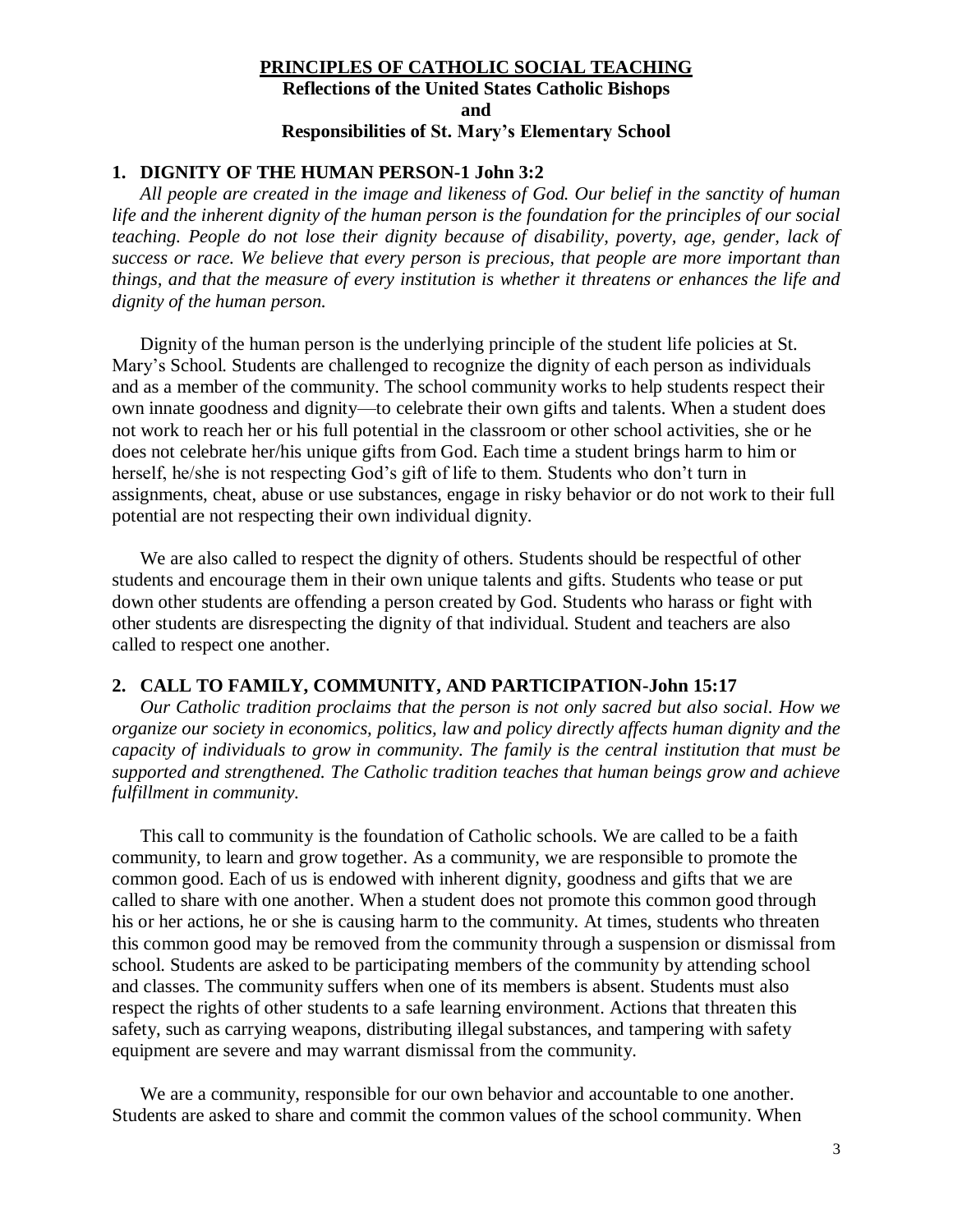students, staff and parents become a member of the community, they support the underlying mission and values that protect the common good, even if at times, they do not agree with an individual decision. Students who take any action that may be detrimental to the reputation of the school, whether in school or off campus, may be subject to discipline review.

#### **3. RIGHTS AND RESPONSIBILITIES – Micha 6:8**

*The Catholic tradition teaches that human dignity can be protected and a healthy community can be achieved only if human rights are protected and responsibilities are met. Therefore, every person has a fundamental right to life and a right to those things required for human decency. Corresponding to these rights are duties and responsibilities to one another, to our families and to the larger society.*

All students have the right to dignity, to pursue their gifts, to practice their faith and to learn in a safe environment. Students also have corresponding responsibilities and duties to help protect these rights for others and promote a healthy school community. These responsibilities are outlined in course expectations and the student handbook; however, no list of norms can cover every situation. Common sense, mature judgment and Christian values are the guides by which every St. Mary's School student should measure his/her actions. When a student disregards his or her responsibilities, he or she may serve appropriate consequences including after school detention, suspensions, dismissal from class, or assemblies. Students may also be asked to make restitution, participate in school recommended evaluations or be involved in mediations.

#### **4. OPTION FOR THE POOR AND VULNERABLE- Matthew 25:40**

*A basic moral test is how our most vulnerable members are faring. In a society marred by deepening divisions between rich and poor, our tradition recalls the story of the last judgment (Mt. 25:31-46) and instructs us to put the needs of the poor and vulnerable first.*

As members of a school community we are asked to recognize the differences, economic and otherwise, of those among us. St. Mary's is committed to helping all families who desire a Catholic education, receive one, regardless of income. To quote the Rule of St. Benedict "All are welcomed as Christ." We are called to respect one another as individuals not by our material possessions, the homes in which we reside or the clothes we wear.

#### **5. THE DIGNITY OF WORK AND THE RIGHTS OF WORKERS- Luke 10:7**

*The economy must serve people, not the other way around. Work is more than a way to make a living; it is a form of continuing participation in God's creation. If the dignity of work is to be protected, then the basic rights of workers must be respected; the right to productive work, to decent and fair wages, to organize and join unions, to private property, and to economic initiative. Respecting these rights promotes an economy that protects human life, defends human rights and advances the well-being of all.* 

St. Mary's School works to help students recognize the dignity of work in two ways. We recognize the school learning environment as the students' workplace and learning as the students' vocation. Students are participating in God's creation through their positive involvement in school. We honor and respect their right to learn free from distractions. We also recognize the value and dignity of the work of our teachers and staff. We ask students and staff to mutually respect one another as they share in this experience. Students may not interfere with this well-being through being disrespectful or distracting behavior.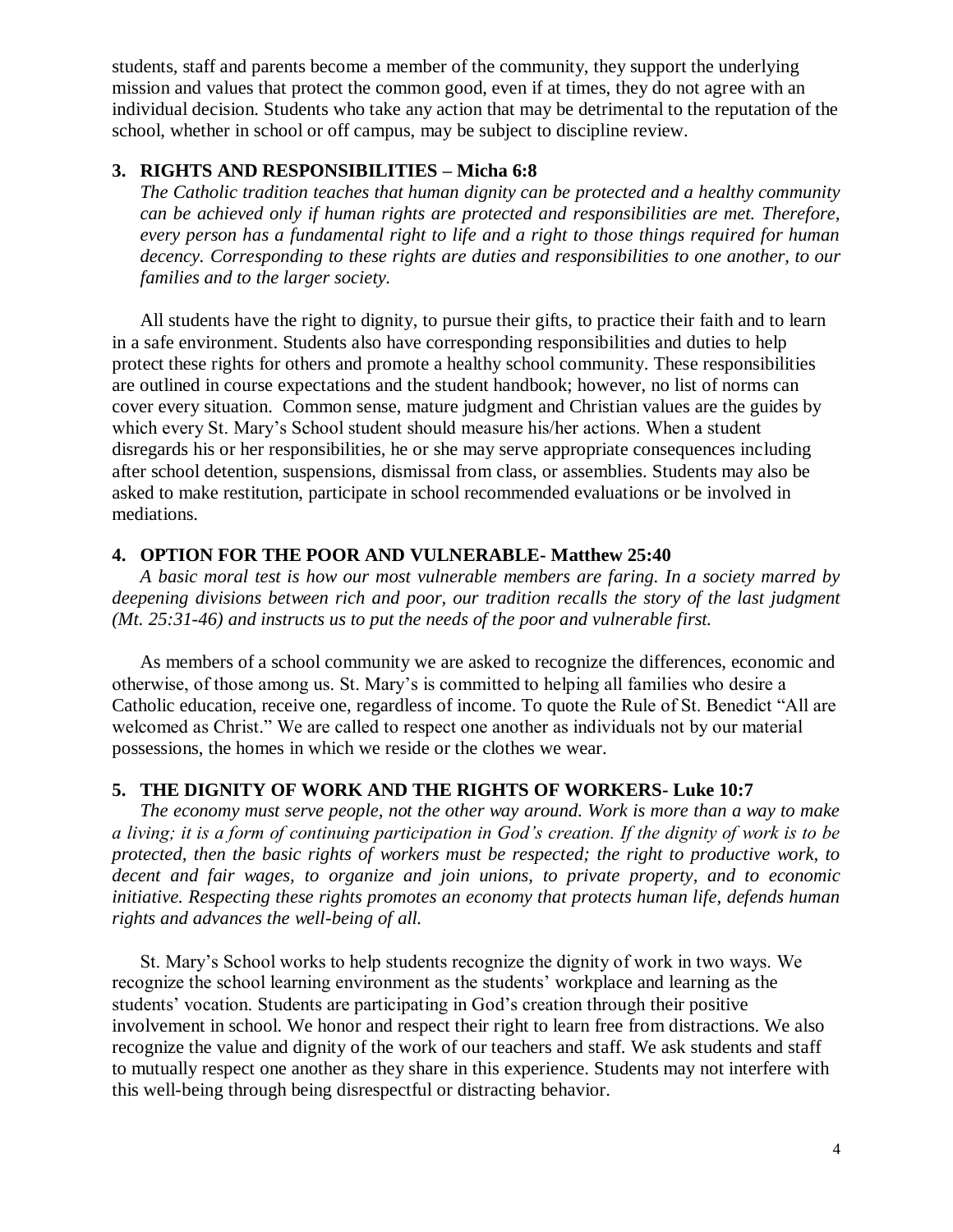#### **6. SOLIDARITY- 1 Corinthians 13:27**

*Catholic social teaching proclaims that we are our brothers' and sisters' keepers, wherever they live. We are one human family, whatever our national, racial, ethnic, economic, and ideological differences. Learning to practice the virtue of solidarity means learning that "loving our neighbor" has global dimensions in an interdependent world.*

St. Mary's School recognizes this solidarity through our school, local and global communities. Students have numerous opportunities to participate in the human family through diversity groups, assemblies, service projects, mission activities and the classroom. Students are taught to respect and honor differences among all of humanity, not just to those within our school community. Students should refrain from any racial, religious, ethnic, gender or sexual orientation slurs. Any form of harassment made directly or indirectly, is an offense to God's creation and will not be tolerated.

#### **7. CARE FOR GOD'S CREATION- Genesis 2:28**

*Our Catholic tradition insists that we show our respect for the Creator by our stewardship of creation. Care for the earth is not just an Earth Day theme; it is a requirement of our faith. We are called to protect people and the planet, living out our faith in relationship with all of God's creation. This environmental challenge has fundamental moral and ethical dimensions that cannot be ignored.*

We care for God's creations by caring for our St. Mary's School campus. Respecting the environment and showing pride in the school's appearance reflects upon everyone who is a part of the St. Mary's community. Students are expected to be respectful and responsible for the school building, grounds and equipment. Destruction or damage to property will result in monetary and other reparation.

*Excerpts from Sharing Catholic Social Teaching: Challenges and Directions. United States Catholic Conference, 1998. Excerpts are indicated in italic. Adapted from the Hill-Murray School Handbook.*

## **GUIDELINES for ADMISSION STATEMENTS**

**ADMISSION IN THE CATHOLIC SCHOOL** The primary purpose of the Catholic school within the Diocese of New Ulm is the education of young people in order to assist them in their academic, personal, and spiritual growth—"to educate the whole person: mind, body, and soul."<sup>1</sup> As a Catholic school, emphasis is first and foremost on the teaching and practice of the Catholic faith so children and young people can "experience learning and living fully integrated in the light of faith."<sup>2</sup> Parents and guardians who enroll their children also understand that the school will remain faithful to the teachings of the Catholic Church and steadfast in proclaiming them. <sup>1</sup> USCCB, National Directory for Catechesis, (Washington, D.C.: USCCB, 2005), p 262; <sup>2</sup> Ibid)

The administration of the school recognizes that our students come from a variety of family backgrounds, some of which may not fully conform to the moral teachings of the Catholic Church. The personal family background of a student does not constitute an absolute obstacle to enrollment in the school. Nor does acceptance of any child for enrollment in the school condone or imply approval of any parental living situation which may be contrary to Church teachings.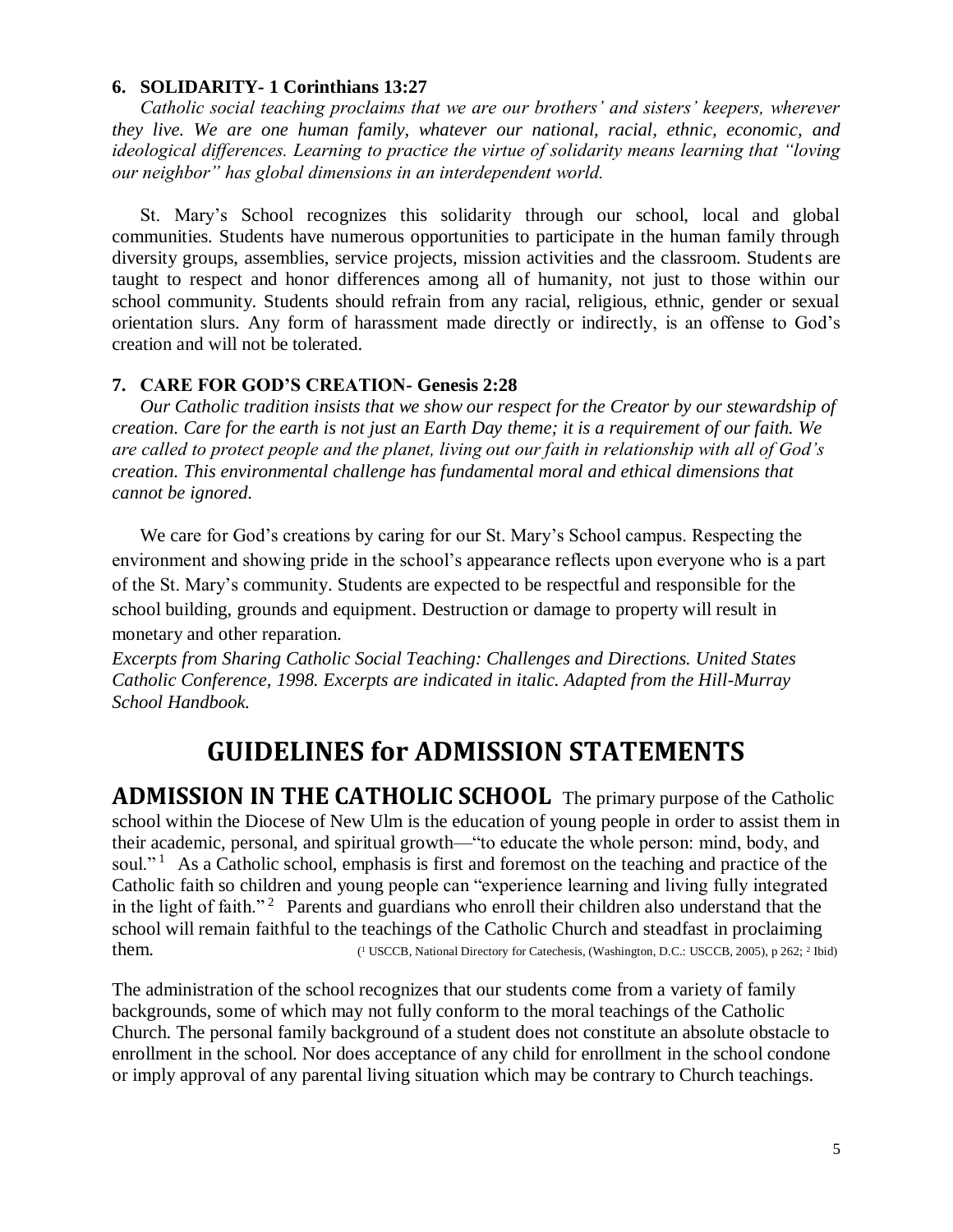**STUDENTS NOT OF THE CATHOLIC FAITH** The presence of students who do not share the Catholic faith provides a wonderful diversity to the school; however, this diversity shall not alter the primacy of Catholic religious formation as an integral component of the educational program in the school. As such:

- All students are expected to participate in the religious formation and education programs of the school.
- All students must participate in liturgies, retreats, other religious functions, and religion classes for credit.
- Catholic Church tenets state that students not of the Catholic faith may not receive the sacraments of the Church; therefore, these students are exempt from formal cocurricular or extra-curricular sacramental preparation programs but not from the catechesis held during the school day.
- Students are expected, for testing and discussion purposes, to be knowledgeable of the Catholic Church's positions on scripture, revelation, and moral practices. While Catholic teaching respects the various faith traditions of the students attending the Catholic school, parents must be aware that it is the Catholic position that will be taught.

Should a waiting list be necessary, preference will be given to students in the following order:

- a) Siblings currently in the school,
- b) Students whose parents are parishioners within the Catholic Area Faith Community,
- c) Siblings of students, who have completed the school program,
- d) Catholic students outside the Area Faith Community, and
- e) All other interested students.

**NON-DISCRIMINATION CLAUSE** Catholic schools, administered under the authority of the Catholic Diocese of New Ulm, comply with those constitutional and statutory provisions, as may be specifically applicable to the schools, which prohibit discrimination on the basis of race, color, sex, age, disability (see following paragraph), national or ethnic origin or citizenship in the administration of their educational, admissions, financial aid, athletic, and other school administered student programs.

Students shall not be denied admission because of a disability unless this disability seriously impairs the student's ability to successfully complete the school's academic program within the reasonable accommodations that may be provided for the disabled child. Parents are to fully disclose the nature and known extent of any physical, emotional, environmental, or learning disabilities at the time of registration.

This policy does not conflict with the priority given to Catholics for admission as students. Nor does it preclude the ability of the school to undertake and/or enforce appropriate actions with respect to students who advocate on school property or at school functions any practices or doctrines which are inconsistent with the religious tenets of the Catholic faith.

**PARENTAL ROLE** The Catholic Church recognizes, and the Catholic school respects the parents as the primary and principal educators of their children. For a Catholic parent, the promise at baptism to raise their children as Catholic supports these premises and the Catholic school thereby exists to assist parents in the Christian formation of their children—assisting in what is to already be happening in the home. With the school being a continuation of a child's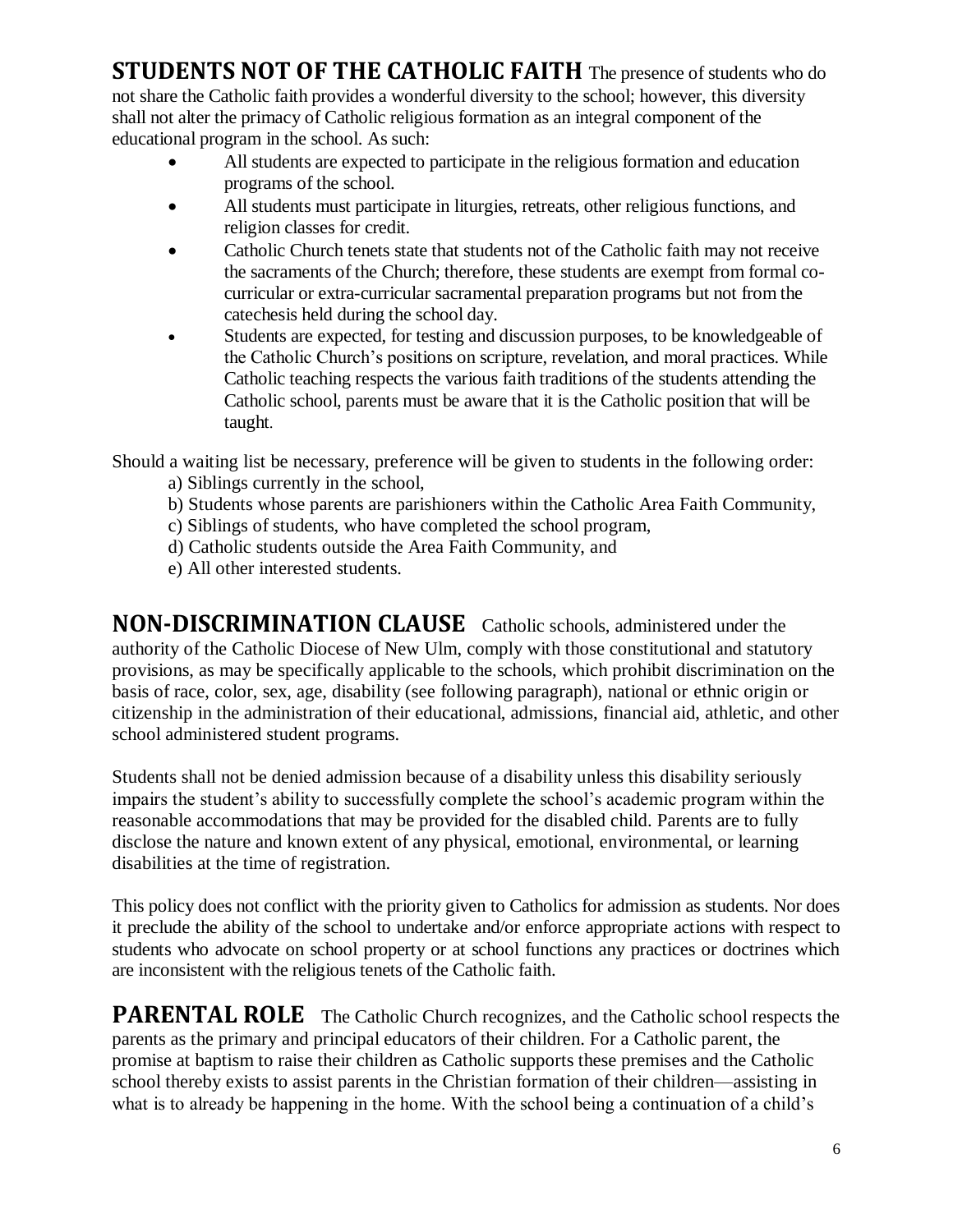primary education, all parents enrolling their children in the school are expected to support the school's mission and commitment to Christian principles.

Parents are expected to annually sign the school's Handbook Agreement Form as acceptance of the school's policies as set forth within the handbook.

While present on the school campus be it for academic related activities or extra-curricular events, every adult has the responsibility of appropriate conduct in order to support the school's mission and provide positive role models to our students. A coherent witness to Catholic moral teaching is expected at the school and during any school-related activities.

**ADMISSION DOCUMENTS** The following documents are required for each student's permanent records at the time of registration: birth certificate or legal verification of the child's age, immunization record listing the dates of all shots in compliance with those required by state law, baptismal certificate (if applicable, Catholic applicants only), custody agreement (if applicable).

**ADMISSION/ENROLLMENT DECISIONS** A parent retains the right to withdraw a student at any time just as the school administration (principal and/or pastor) reserves the right to accept or deny admission of a student within the parameters of the school policies. The school administration hopes that all decisions may be made through amicable discussion. If needed, a grievance procedure to assist with any discussion is also a part of this handbook.

 **Updated May 28, 2013**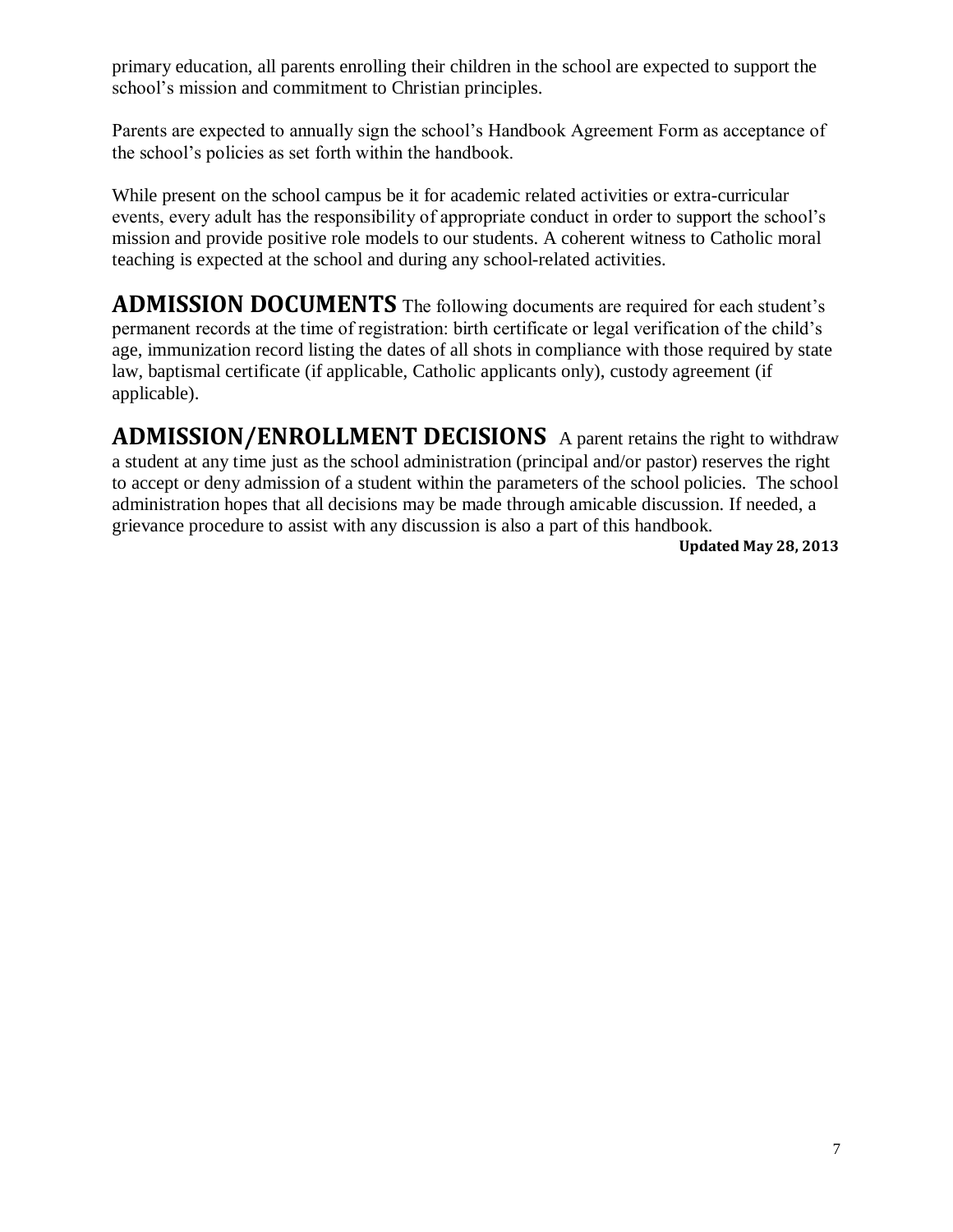### **ST. MARY'S CATHOLIC SCHOOL 225 6th Street, Tracy MN 56175 (507) 629-3270**

#### **FACULTY**

| Mrs. Lisa Dieter     | Principal                                       | 507-828-6589 |
|----------------------|-------------------------------------------------|--------------|
| Mrs. Mackenzie Lau   | Preschool                                       | 507-626-0612 |
| Mrs. Breann Nilius   | Kindergarten                                    | 763-354-0203 |
| Mrs. Amanda Petersen | $1st$ & $2nd$ Grade Teacher                     | 507-215-0556 |
| Ms. Joni Klimek      | $3^{\text{rd}}$ & 4 <sup>th</sup> Grade Teacher | 507-401-0445 |
| Mrs. Jolene Labat    | $5th$ & $6th$ Grade Teacher                     | 507-532-3042 |

#### *\*Please refrain from calls after 8:00 p.m.*

#### **SUPPORT STAFF**

| Chris Schons | Administrative Assistant | 507-629-4245 |
|--------------|--------------------------|--------------|
| Tim Amick    | Maintenance              | 507-336-2601 |
| Gwen Johnson | Head Cook                | 507-829-9321 |

#### **EDUCATION COMMITTEE**

| 507-829-3238 |
|--------------|
| 507-533-6009 |
| 507-829-0318 |
| 507-530-5093 |
| 320-293-5654 |
| 507-829-6589 |
| 320-979-7248 |
| 507-766-3678 |
|              |



#### **Our School Song….. (Sung to Rousers melody)**

**St. Mary's grade school, hats off to thee. To our colors, true we will ever be. Firm and strong, united are we. Rah, rah - St. Mary's Rah, rah, rah, rah, this is the school for me.**

**(repeat) cheer:**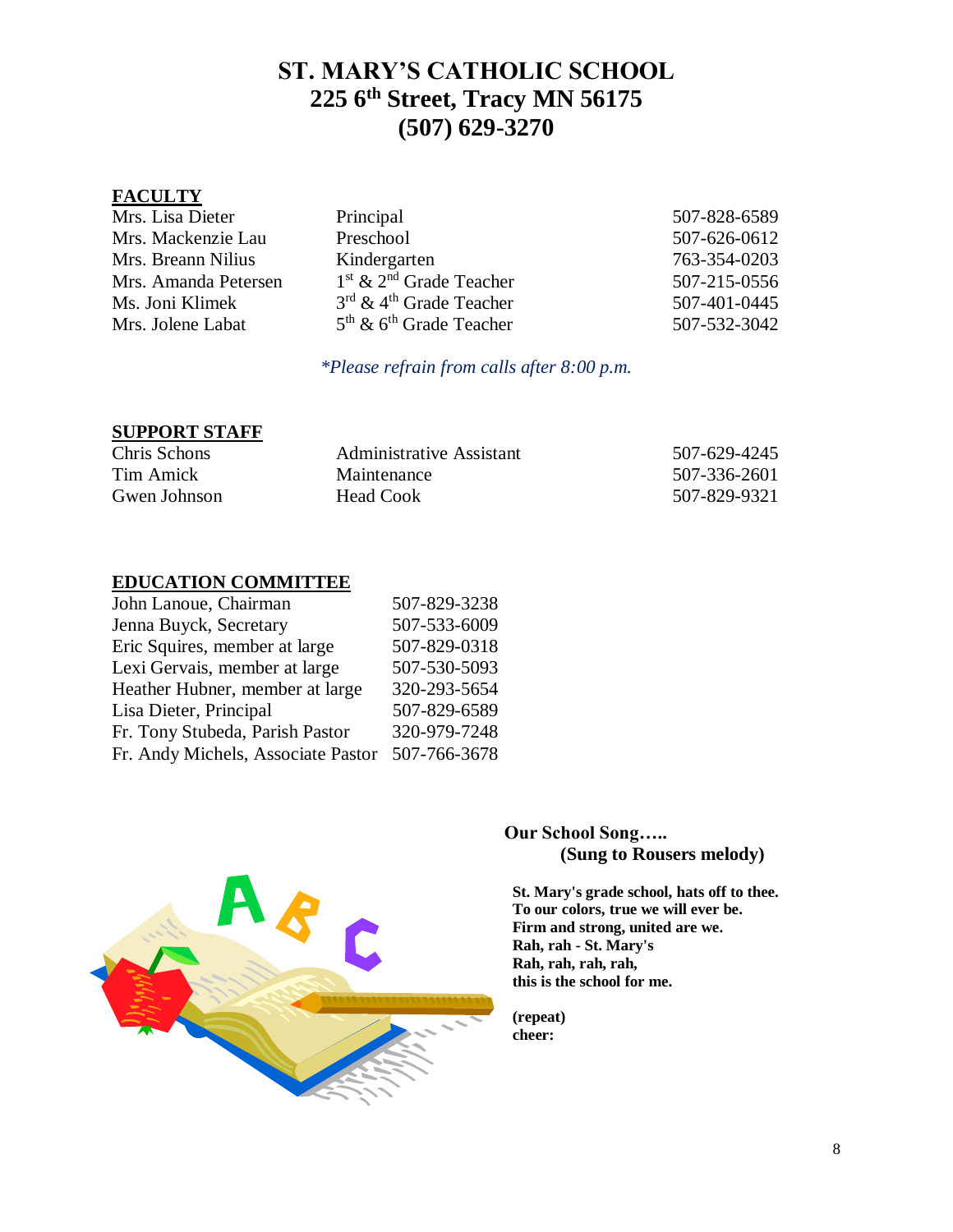

#### **SCHOOL ACCREDITATION**

St. Mary's School is a member of the Minnesota Non-public School Accrediting Association (MNSAA). MNSAA has established performance standards and criteria that member schools must meet and maintain to be an accredited institution. An annual report is sent to MNSAA at the end of each school year based on the goals, strategies and action plan. The report is evaluated, and recommendations for continued action are given. This process is vital to the continued high standards, which St. Mary's School now enjoys. To view a copy of the most recent, MNSAA Annual Report, please notify St. Mary's Principal.

#### **LITURGY AND PRAYER**

As our greatest prayer, we celebrate Mass as a school once a week. We acknowledge the importance of the Eucharist by making these dress-up days (no shorts, tank tops, etc.) Our Mass is held each Friday or Wednesday at 8:30 a.m. Teachers and students plan the Mass on a rotating basis. We encourage you to come and celebrate the Eucharist with us. In addition to daily classroom prayer, the entire school gathers each morning to begin our day with prayer

#### **PARISH LIFE**

It is presumed that families participate in the worship and prayer life of their parish. Parents are the primary and best teachers in modeling the importance of faith. Your participation in weekend Liturgies, regular use of offering envelopes, and sharing in parish and school activities are the foundations of developing a strong faith life in your child.

#### **INSURANCE**

Students are not covered by any school provided insurance during the school day should an accident happen that does not involve any negligence of supervision. Families should provide insurance coverage for their students.

Accident claims are filed from the office of the principal.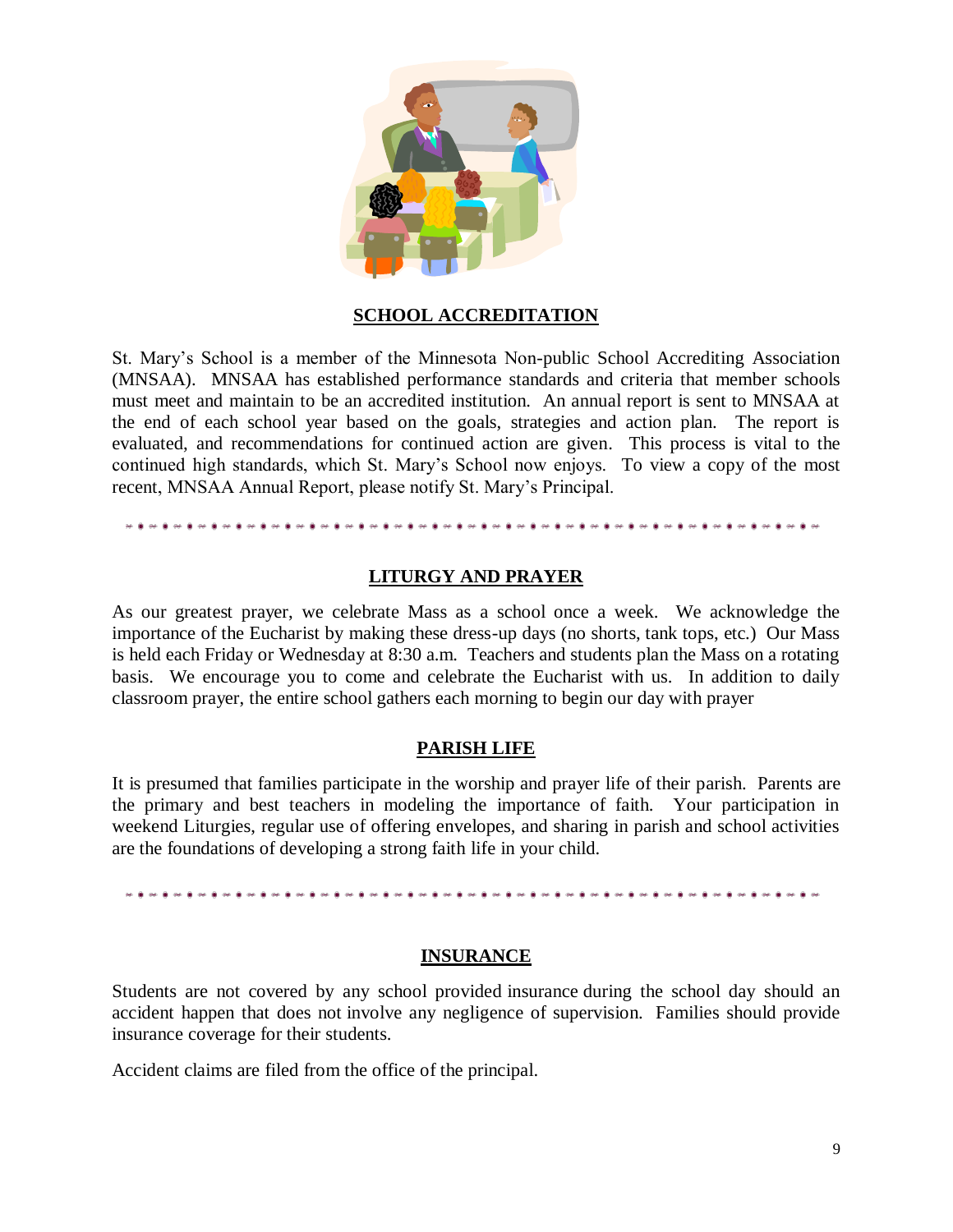#### **SCHOOL CLOSINGS**

We are on the public school's Honeywell Instant Alert System. Announcements concerning the closing of St. Mary's School will also be made over the radio stations KMHL, KARL & KKCK. This will ORDINARILY happen only when the Tracy Area Public Schools are also closed.

#### **CARE OF SCHOOL PROPERTY**

All books are school property and anyone who loses, defaces or mars a book must pay for the replacement.

Students are asked to cooperate in helping maintain the cleanliness of our school. To that end, we require students to wear boots during inclement weather so as not to bring mud into the building. Please help your child(ren) remember to wear boots or bring extra shoes which can be removed at the door.

#### **USE OF GYM**

Gym use is restricted to school, parish, and community functions **ONLY** unless arrangements are made in advance with the school office. A rental fee will be charged.

#### **DRESS CODE**

The main reason for appropriate school dress flows from a need to maintain good behavior and discipline for the entire school student body. Whether the students are dressed for school or summer play has a direct effect on their behavior and attitude toward school.

- Mass days are always dress-up days.
- Shorts (*appropriate length*) may be worn after April 15 or on days that are over 60 degrees. Students may bring shorts to change into as the temperature may rise during the day.
- Short skirts, short shorts, midriff tops or tops with spaghetti or no straps and shirts with inappropriate words/pictures are not acceptable at any time.
- To determine appropriate length of shorts and skirts/dresses, the length must be at least to the fingertips when putting hands at sides of body
- If girls wear skirts or dresses, they are to either wear or bring a pair of leggings, shorts or jeans to wear under their skirt or dress during recess/gym.
- Students should wear appropriate footwear for indoors. Physical Education requires each student to wear tennis shoes and socks. Girls are not allowed to wear shoes with a heel exceeding ½ inch. Sandals are not allowed on the playground or gym.
- During winter, students will go outside unless the "feels like" is below -10° F. Students must have a winter coat, snow pants, hats, gloves, and boots. *{Let the school know if winter clothing is needed for your child(ren)}.*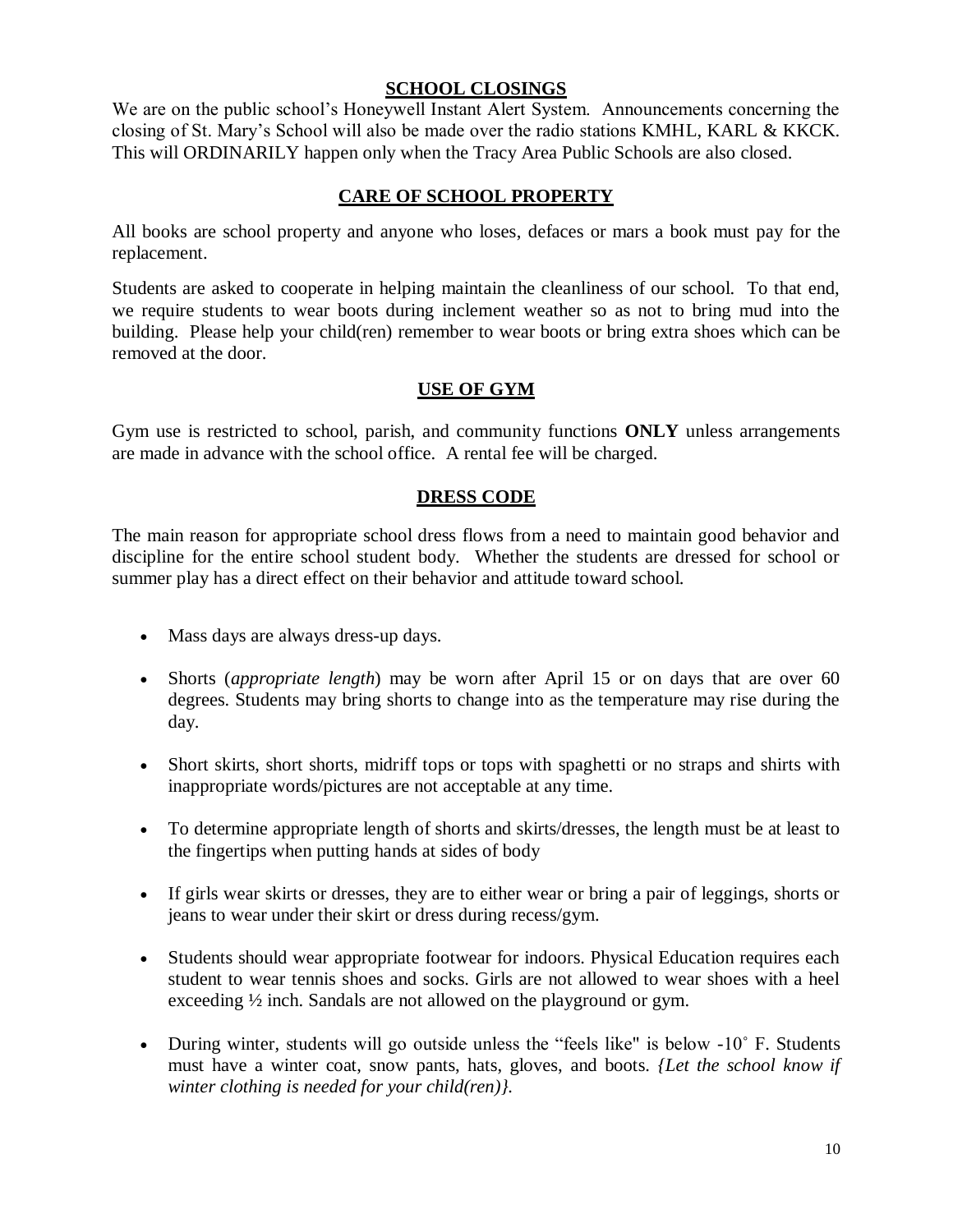#### **MASS SERVERS**

Students in grades four, five, and six have the opportunity to act as Mass servers. Training and practice is conducted through the parish priest. Third graders are trained in the spring of the school year to be available to serve for the following school year and summer masses.

#### **VOLUNTEERS**

Our school could not function without the volunteer help of parents and other parish members. You will receive a form to indicate the ways you will be able to help out at school this year. All volunteers who work with our students on a regular basis will be required to receive "Safe Environment" training (VIRTUS) as provided through the Diocese of New Ulm.

#### **Diocesan Safe Environment Policy**

The diocese has a safe environment program in accord with the United States Council of Catholic Bishops requirement. All clerics, employees and those volunteers who are unsupervised with children MUST attend or complete an annual training and are bound by diocesan policies/procedures. There are certain instances when outside speakers, public school teachers, etc., have unsupervised contact with students enrolled in the school. Depending on the circumstances these outside contractors may not be bound to diocesan requirements. In these cases, applicable parents/guardians must sign and return a waiver which will be given out to them by the school office prior to the event taking place. One such waiver included within this handbook and accepted as a condition as a school policy involves public school employees (including band instructors, school counselors, Title I instructors, special education instructors and public school bus drivers).

The Notification is as follows:

#### *NOTIFICATION FOR CHILDREN and YOUTH ATTENDING CLASS(ES), ACTIVITIES, TUTORING AT A NON-DIOCESAN/PAROCHIAL FACILITY, AND/OR INSTRUCTED/SUPERVISED BY A NON-DIOCESAN/PAROCHIAL EMPLOYEE/VOLUNTEER, OR RIDING A SCHOOL BUS.*

As part of the ongoing effort in the Diocese of New Ulm and St. Mary's School to provide a safe and secure environment for your child, we hereby inform you of the following when your child attends/participates in a non-Diocesan/Parochial class, activity, tutoring, or ride a school bus.

"The Diocese of New Ulm and St. Mary's School holds no real or implied legal responsibility or jurisdiction over the employees/volunteers of Tracy Public Schools and Tracy 4.0 Bus Service. Therefore, Tracy Public Schools/Tracy 4.0 Bus Service are responsible for the conduct of its employees/volunteers, and in all cases where the conduct of an employee/volunteer of that School is in question; Tracy Public Schools and Tracy 4.0 Bus Service shall be liable. While public school employees are bound by Minnesota law to have a recent criminal background check on file at the public school, their employees are not subject to the requirements of the Diocesan Safe Environment Program."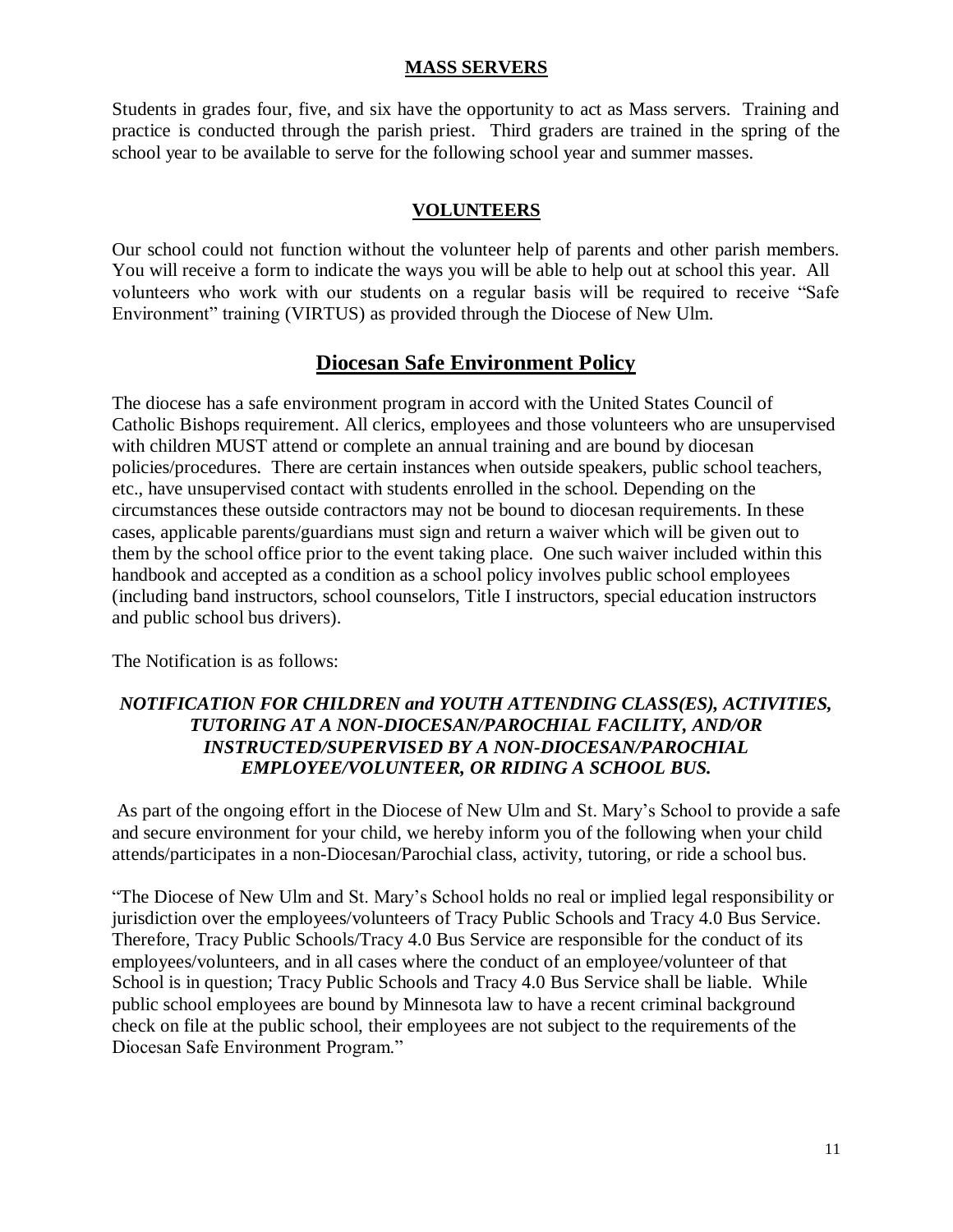#### **CRIMINAL HISTORY BACKGROUND CHECKS**

**Mandatory Criminal Background Check Policy**: All employees, as well as, all school volunteers who have regular or unsupervised contact with minors are subject to criminal background checks as mandated by the state of Minnesota. St. Mary's School may decide not to conduct criminal background checks on school volunteers who do not have regular or unsupervised contact with minors, as well as, vendors or independent contractors.

The following positions are subject to a mandatory background check:

Teachers, Substitute Teachers, Specialist Teachers, Tutors, Extracurricular Advisors, Academic Coaches, Athletic Coaches, Paraprofessionals, Library Aides, Food Service Personnel, Janitorial Service Personnel, and all paid Parish Personnel when the Parish is associated with a school.

**Mandatory USIS Background Check—Mandatory by Diocesan Policy:** All employees, as well as, all school volunteers and independent contractors who have unsupervised contact with minors are subject to USIS performed criminal background checks.

The following individuals are subject to a USIS performed background check at St. Mary's School:

All individuals are required to have a BCA check, additionally, school volunteers who have unsupervised contact with minors and independent contractors who have unsupervised contact with minors.

Employees or volunteers are not permitted to work/volunteer without the completed BCA and USIS check prior to start date as per state law and diocesan policy.

#### **FIRE DRILLS, TORNADO DRILLS AND LOCKDOWN DRILLS**

Fire, tornado, and lockdown drills are conducted during the school year in accordance with state guidelines. Evacuation methods are posted inside all rooms.

#### **VISITS TO SCHOOL**

Due to COVID-19, we will not be allowing visitors into the school for the duration of the pandemic. As soon as this policy changes, we will notify parents. Thank you.

**Once St. Mary's receives the "all clear" for visitors, the following plan will be used: All persons are required to report to the school office before proceeding to a classroom.** This is a matter of safety and security for all of our students and staff. If it is necessary to bring items to school for your child, please leave them in the lobby of the school after being allowed through the front doors. Mrs. Schons will retrieve the item and bring it to your child. Also, if there is an area of concern, please take the issue up with the appropriate person responsible.

Those who are picking up students any time during the day are asked to wait in the entryway between the two sets of front doors. Mrs. Schons will bring the sign out clipboard to you and you will then complete the sign out. Your students will meet you at the doors.

### **Mrs. Schons must be notified by 12:00 if your child's afternoon bussing plans change. No Exceptions. Thank you.**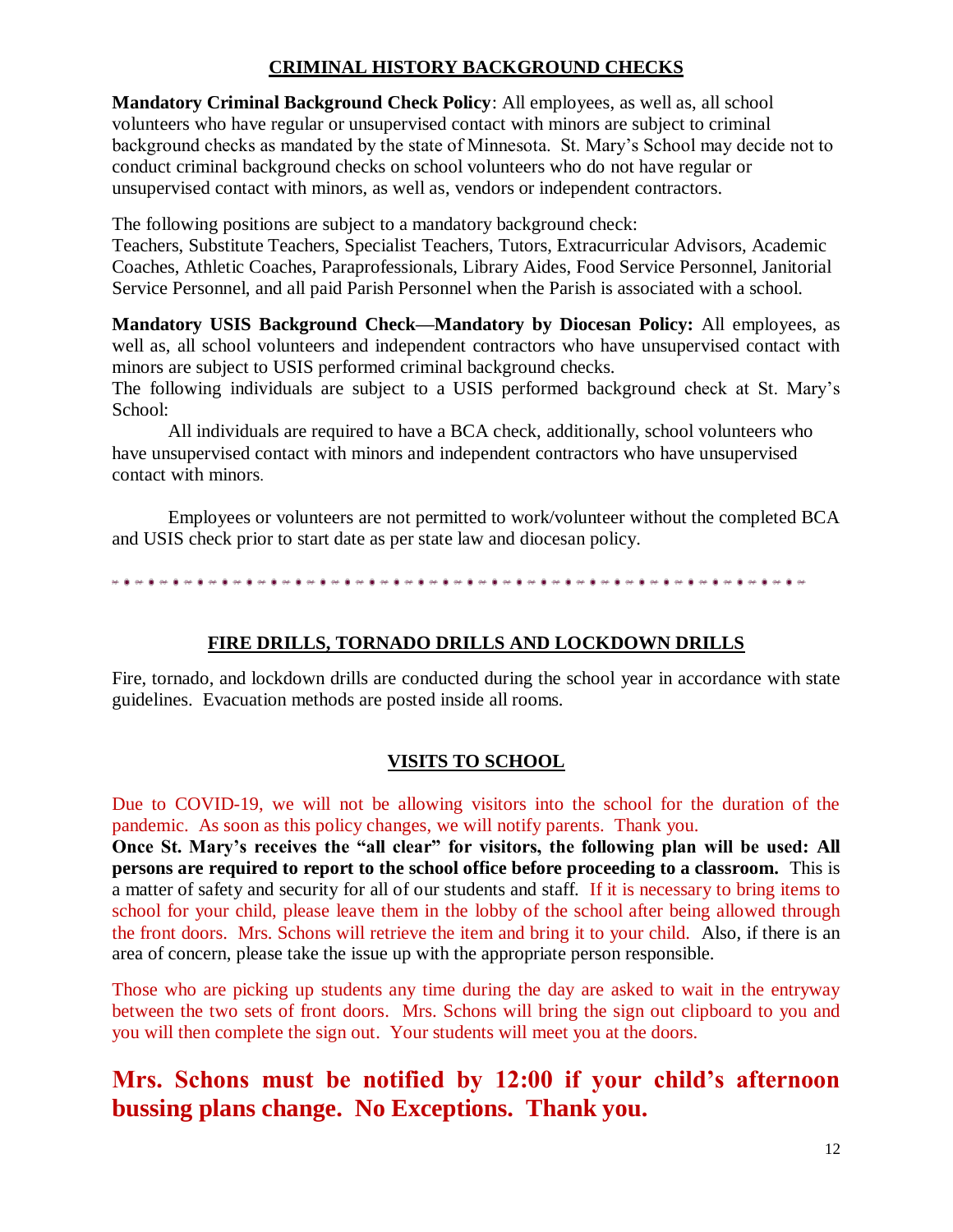#### **TELEPHONE CALLS**

During school hours, we ask that you call a student or teacher only in an emergency. Students are discouraged from making phone calls except in the case of an emergency. To make an appointment for a conference with a teacher, please call the school office at any time and leave a message with the Administrative Assistant. She will give a message to the teacher who will return your call at his/her earliest convenience.

#### **PATROL SYSTEM**

Students in grades five and six serve as patrols and are supervised by a faculty member. It is the duty of the patrols to see to the safety of the children while crossing streets when leaving school. For the successful operation of the safety patrol, all adults/children must respect the students with this responsibility. *Please discuss this with your child.*

#### **OTHER**

There is no adult supervision provided for the playground before or after school. NO INSURANCE COVERAGE can be claimed for accidents at any time.

#### 

#### **PARENTAL RESPONSIBLITIES AND REQUIREMENTS**

When you enroll your child at St. Mary's School, you agree to certain responsibilities and requirements. *Every family is required to pay tuition and give service*. Participating in school activities such as being a room parent, classroom volunteer, fund-raising committee member or chairperson, playground supervisor, volunteer coach or various other projects meet this requirement.

All families are expected to participate in fund-raising activities. St. Mary's School has the following fund-raising events throughout the school year: Calendar Raffle, Marathon, Candy Sales, Wreath Sales, Catholic United Financial Catholic Schools Raffle, Soup and Pie Dinners, SMS Basketball Tournament, Greenwood Nursery Certificate Sales, Box Car Day Food Stand and Craft Fair, and the SCRIP Program.

There are also various organizations in which you may choose to serve on to exhibit your interest in the total educational mission of our school. Some of these organizations include: People's Club, Room Parent(s) and Education Committee.

As a parent of a St. Mary's School student, you assume responsibilities and agree:

- 1. to be a partner with the school in the education of your child
- 2. to understand and support the religious nature of the school
- 3. to read all communications from the school and to request clarification when necessary
- 4. to know who your child's teachers are and to observe parent-teacher conference dates and any special request for meetings
- 5. to discuss concerns and problems with the person(s) most directly involved before contacting outside authorities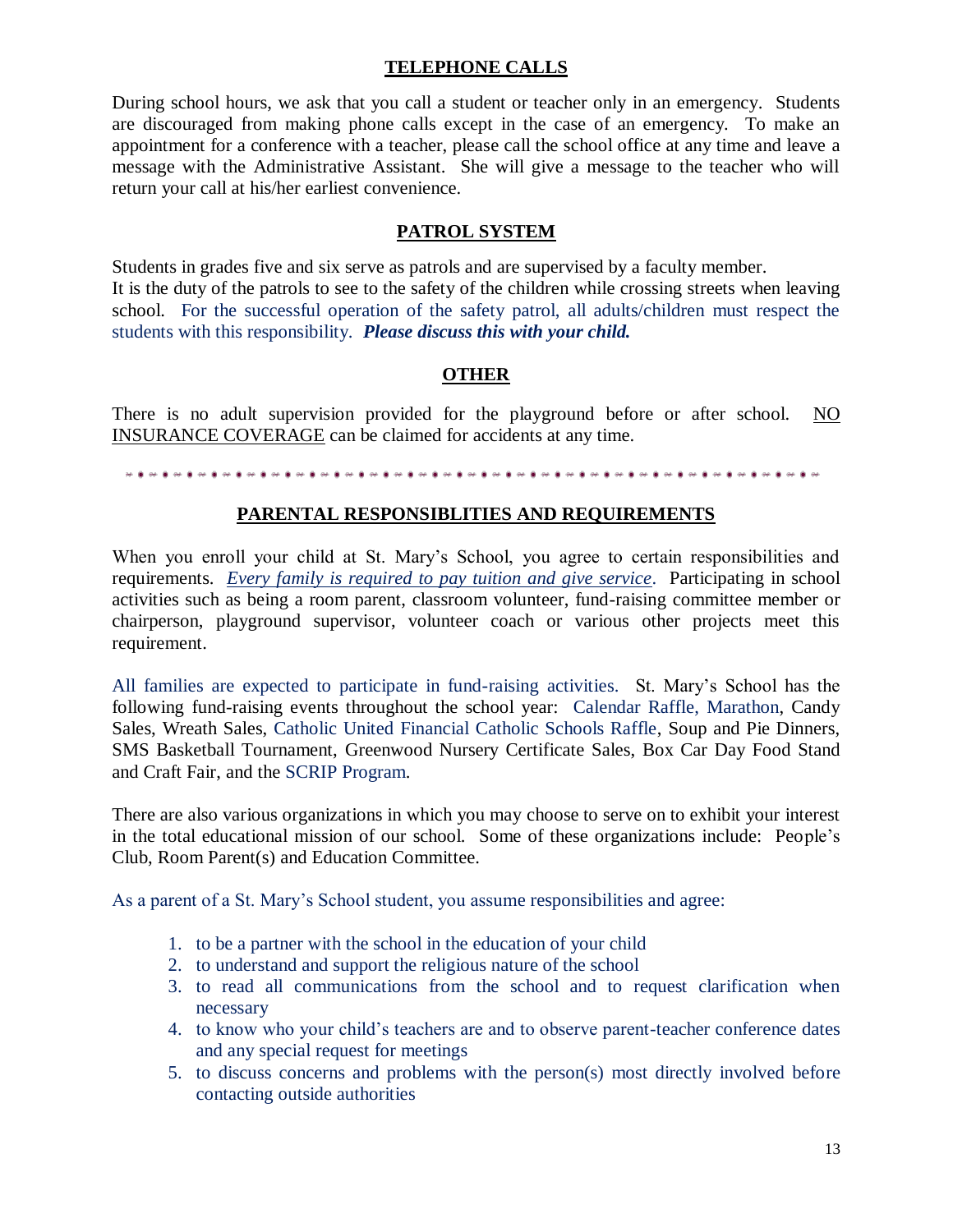- 6. to be as actively involved as you can in the life of the school and to volunteer assistance when possible
- 7. to promote your school and to speak well of it to others
- 8. to meet your financial obligation in a timely manner and to support the fund-raising efforts of the school when possible
- 9. to appreciate that Catholic education is a privilege that many persons do not have.

#### **NON-CUSTODIAL PARENT**

St. Mary's School abides by the provisions of the Buckley Amendment with respect to the rights of non-custodial parents. In the absence of a court order to the contrary, a school will provide the non-custodial parent with access to the academic records and to other school-related information regarding the child. If there is a court order specifying that there is to be no information given, it is the responsibility of the custodial parent to provide the school with an official copy of the court order.

*Divorced parents will furnish the school with a copy of the custody section of the divorce decree.*

#### **SCHOOL HOURS**

Due to COVID-19, our school day will begin at 7:50 and end at 2:05. *We ask that students do not arrive before 7:30 a.m. nor remain after 2:30 p.m. unless special arrangements have been made*. The State of Minnesota mandates that students may not be left unattended in a school building. Therefore, in order to make it possible for us to follow such statues, we ask that you make arrangements for the proper supervision of your child in advance. Staff meetings may conflict with the proper supervision of your child, so please be sure to make arrangements well in advance. Your cooperation in this matter is critical.

\* St. Mary's School primarily maintains the same calendar as the Tracy Area Public Schools. St. Mary's School calendar is based on attendance dates from that calendar.

#### **TARDINESS**

A child is considered tardy if not present by 7:50 a.m. *When a student is tardy, she/he should report to the school office before going to the classroom. When a child is arriving to school at a tardy time, the parents must sign their child in at the school office.* Please see the truancy policy, page 29.

#### **ABSENCE**

To assure the SAFETY OF THEIR CHILD, parents are asked to phone the school office by 8:30 a.m. with the reason for a child's absence. If this is not possible, please send a note with another child. A written excuse or phone call stating the reason for the absence is mandatory before the child returns to school.

Irregular attendance is disruptive to a student's academic progress. Parents are asked to see that absences are held to a minimum. Parents are asked to avoid taking students out of school and should make vacation plans consistent with the school calendar when possible*. Family vacation*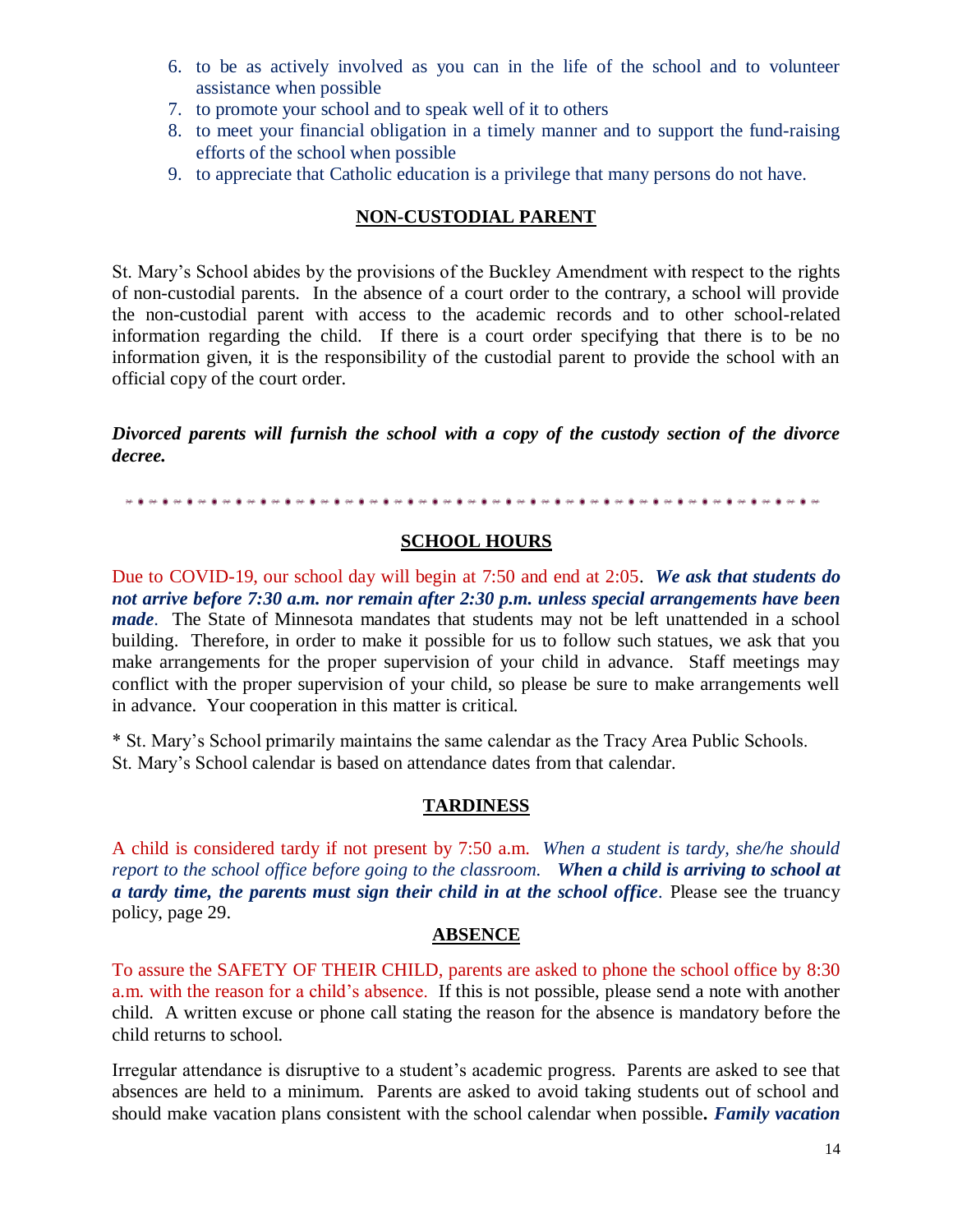*days during regular school days count as unexcused absences.* Medical and dental appointments should be scheduled after school when possible.

When an absence is anticipated, please inform the teacher in advance so that the teacher can help the student plan for the missed instructional time.

No child will be dismissed from school during class hours without a WRITTEN request in advance from the parents. In the case of an emergency, the permission may be obtained by calling the principal.

Make-up work, as prescribed by the teacher, is required after a child has been absent. It is the responsibility of the child to request the work and to follow through with the completion of the work. The teacher will provide the student with a timetable for completion.

Absences that are generally considered to be excused:

- 0. Sickness of a child
- 1. Dr. Appointment
- 2. Dental Appointment
- 3. Psych, Appointment
- 4. Family illness
- 5. Death in the immediate family
- 6. Family funeral
- 7. Detained in the Office
- 16. Car Trouble
- 17. Weather Related
- 18. Nurses' Office

Excuses for other absences would be granted at the discretion of the administration.

#### **ADMISSION**

When a parent enrolls his/her child in St. Mary's School, the parent agrees to follow the rules of St. Mary's School. When St. Mary's School accepts the parent's payment of tuition or other consideration, St. Mary's School has entered into a contract to educate that student.

Children must be **36 months old in order to enter Preschool**. Children must be **five** years of age before **September 1st** of the current school year in order to **enter Kindergarten**. Students entering **first grade** will have celebrated their **6 th birthday before September 1st** of the current school year. Special needs students will be accommodated as long as personnel and financial resources are available.

#### **TUITION**

Tuition at St. Mary's School for the 2020-2021 academic year, is \$1950.00 per student in grades K-6. A family who has four or more children attending St. Mary's School (K-6) at one time will receive free tuition for the fourth child.

*Discounts on Tuition: New families to St. Mary's School may use the "New Family" discount. This discount will reduce tuition by 20% per child. If your child was baptized at either St. Paul's Church in Walnut Grove, St. Michael's in Milroy, St. Mary's in Tracy or Immaculate Heart of Mary in Currie you may use their "Baptismal Discount". When you turn in the Baptismal Discount certificate your child will received a 25% discount for one school year. There are no*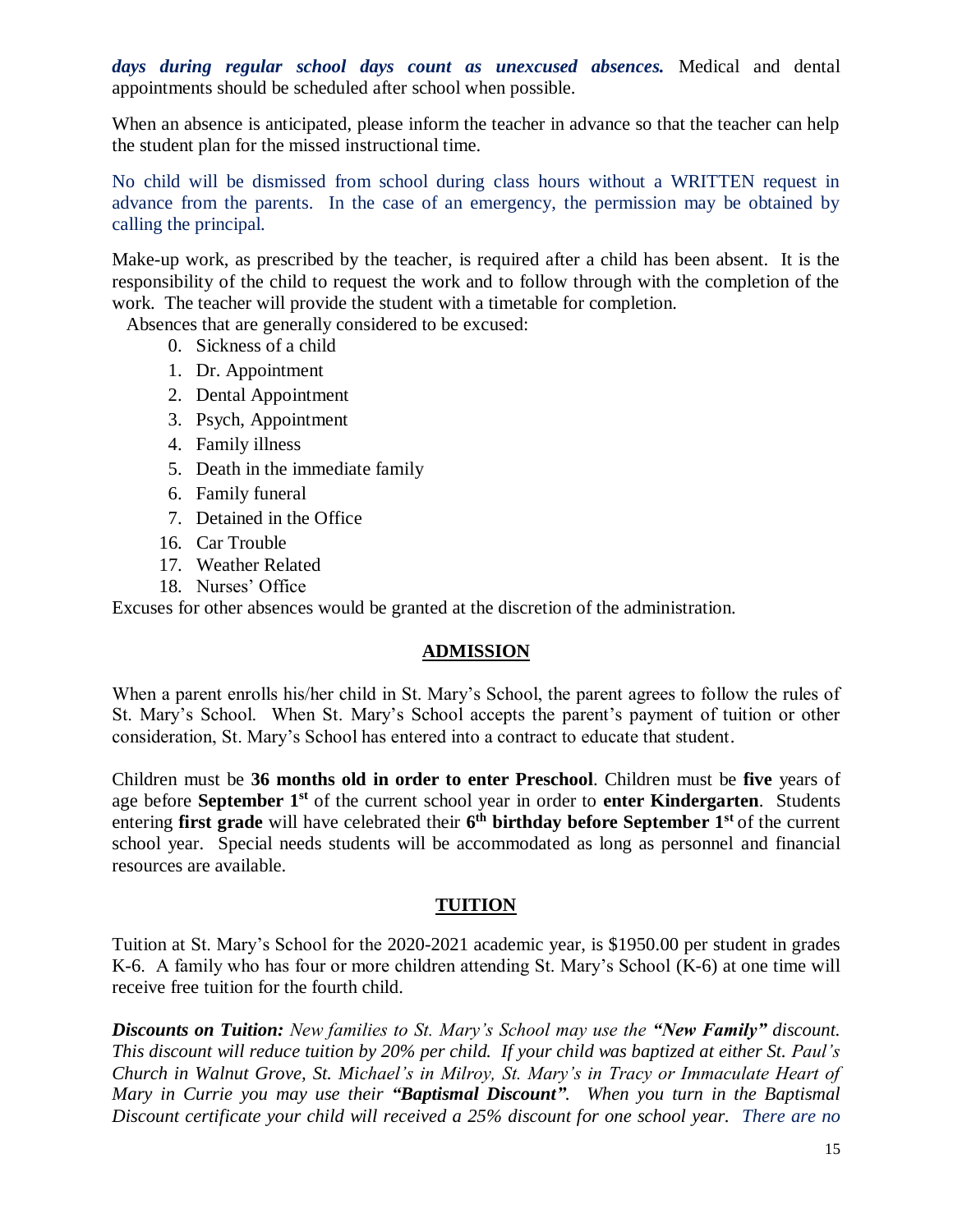*discounts for preschool unless you meet the pre-registration deadline. Discounts will not be "stacked". Only ONE discount per school year per student will be applied.* 

*Adapted by the Education Committee on April 27, 2017*

*Tuition contracts will be sent home in the parent packets by mid-August and must be signed by the first day of school.* Should circumstances arise which make it impossible for you to meet the payment plan you have agreed upon, simply notify the school principal so that alternate plans can be made. By knowing your situation, it makes it easier for us to plan timelines for meeting our financial obligations.

Tuition assistance programs exist for those who wish to apply. Simply notify the school principal or parish pastor of your needs. Tuition Assistance applications are due by July 15 prior to the new school year.

*All tuition balances must be paid in full by the last day of school*. If you are making one payment, the balance is due January 15. Report cards and transcripts will not be released until all tuition balances are paid. *All balances left unpaid will be turned over to a collection agency as of June 15.*

#### **CURRICULUM AND INSTRUCTION**

As a school committed to academic excellence, our faculty strives to meet the needs of all children with varied and various teaching styles and techniques. Individual instructional needs are identified through special needs testing, standardized testing, review of cumulative student files and teacher observation. *It is sometimes in the best interest of the child* to support and reinforce the classroom teacher with help from Title 1 and/or Special Education services through the public school (i.e. Speech and Language, OT, Learning Disabilities, etc.)

Curriculum is reviewed and updated to guarantee that students are receiving a quality education. We follow a Long-Range Curriculum Plan as established during our accreditation.

#### **HOMEWORK**

Homework is a very important part of the academic program. It provides practice and the review of skills taught in class, develops regular habits of self-directed work, neatness, responsibility and self-discipline. It also allows optimum use of class time for teaching. Assignments are given regularly and consist of reading of texts, essays and composition writing, computation and problem solving, written answers and memorization.

*Written work is expected to be neat and legible.* It is also expected that parents will work in the home to reinforce good study habits and self-discipline. Parents are asked to refrain from doing the student's assignment. All homework must be the student's own work. Absence from school for illness does not excuse a student from the responsibility of completing assignments in and out of class.

The following is an estimated amount of homework time to be budgeted (minimum & maximum time allotments):

| Grades $1 - 2$ | 15-30 minutes total per evening                        |
|----------------|--------------------------------------------------------|
| Grades $3 - 4$ | 30-60 minutes total per evening                        |
| Grades $5-6$   | an average of 20 minutes per subject per night, not to |
|                | exceed 90 minutes total                                |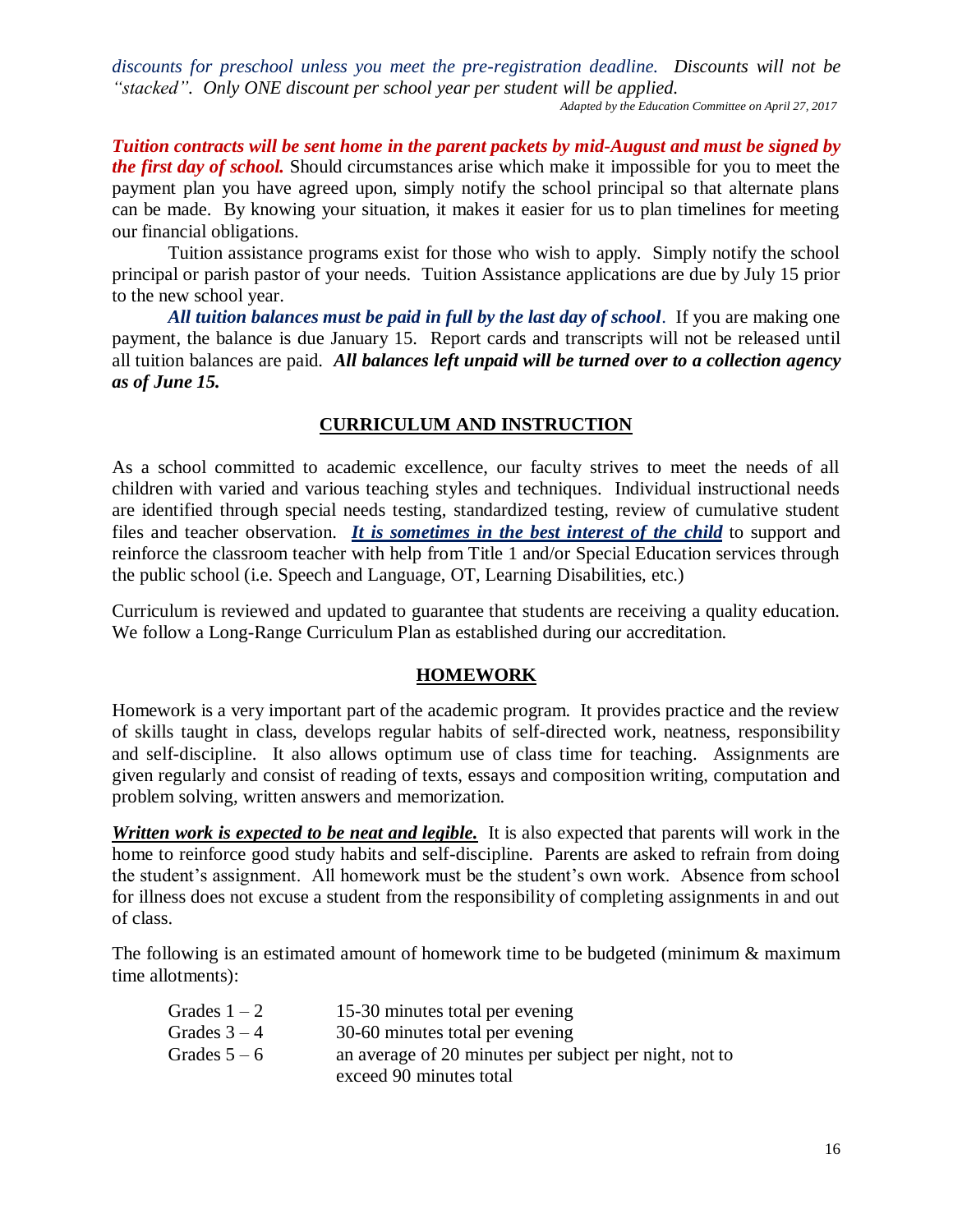All students are encouraged to read each night beyond the regular assignments. Classroom teachers may have an expected number of minutes for each child to read at home—please discuss this with your child's classroom teacher.

#### **GRADING AND REPORT CARDS**

Report cards are issued quarterly. Space is provided for comments by both the teacher and the parents. Parents are asked to thoroughly discuss the evaluation with the student and then to sign and return it to the school within one week of receiving the report card at home.

Conferences are encouraged. At the end of the first quarter, all parents are encouraged to attend scheduled conferences. Spring conferences will also be scheduled during the third quarter. Frequent communication between home and school is encouraged. This communication should take place whenever a parent feels that a problem exists. Please use these opportunities to discuss when you feel that "things are going well", too.

#### **PROMOTION/RETENTION**

When it seems necessary to retain a child, the parents should be so advised no later than the end of the third nine-week period. Teachers should advise the principal at the end of the second quarter if they suspect that a child needs retention. No child is to be retained more than once in elementary school.

*When a student is "transferred" over the advice of the professional staff, parents will be required to sign a statement that they realize that the transfer is against the professional advice of the staff. The student's movement to the next grade will be considered a transfer and not a promotion.* 

Retention may be considered based on the following criteria:

- 1. Thorough consultation with appropriate personnel.
- 2. Parental request.
- 3. Careful evaluation of all aspects of the student's academic growth and development.
- 4. Review of current retention literature.

#### **HOT LUNCH**

A hot lunch program is provided. Contact the school office for information. Payment in advance is necessary, as charging is not permitted in any government program. St. Mary's School also assures that there will be no special identification of the students participating in the free, reduced or regular price meal.

[Civil Rights Statement: The U.S. Department of Agriculture (USDA) prohibits discrimination against its customers, employees, and applicants for employment on the bases of race, color, national origin, age, disability, sex, gender identity, religion, reprisal, and where applicable, political beliefs', marital status, familial or parental status, sexual orientation, or all or part of an individual's income is derived from any public assistance program, or protected genetic information in employment or in any program or activity conducted or funded by the Department. (Not all prohibited bases will apply to all programs and/or employment activities.)]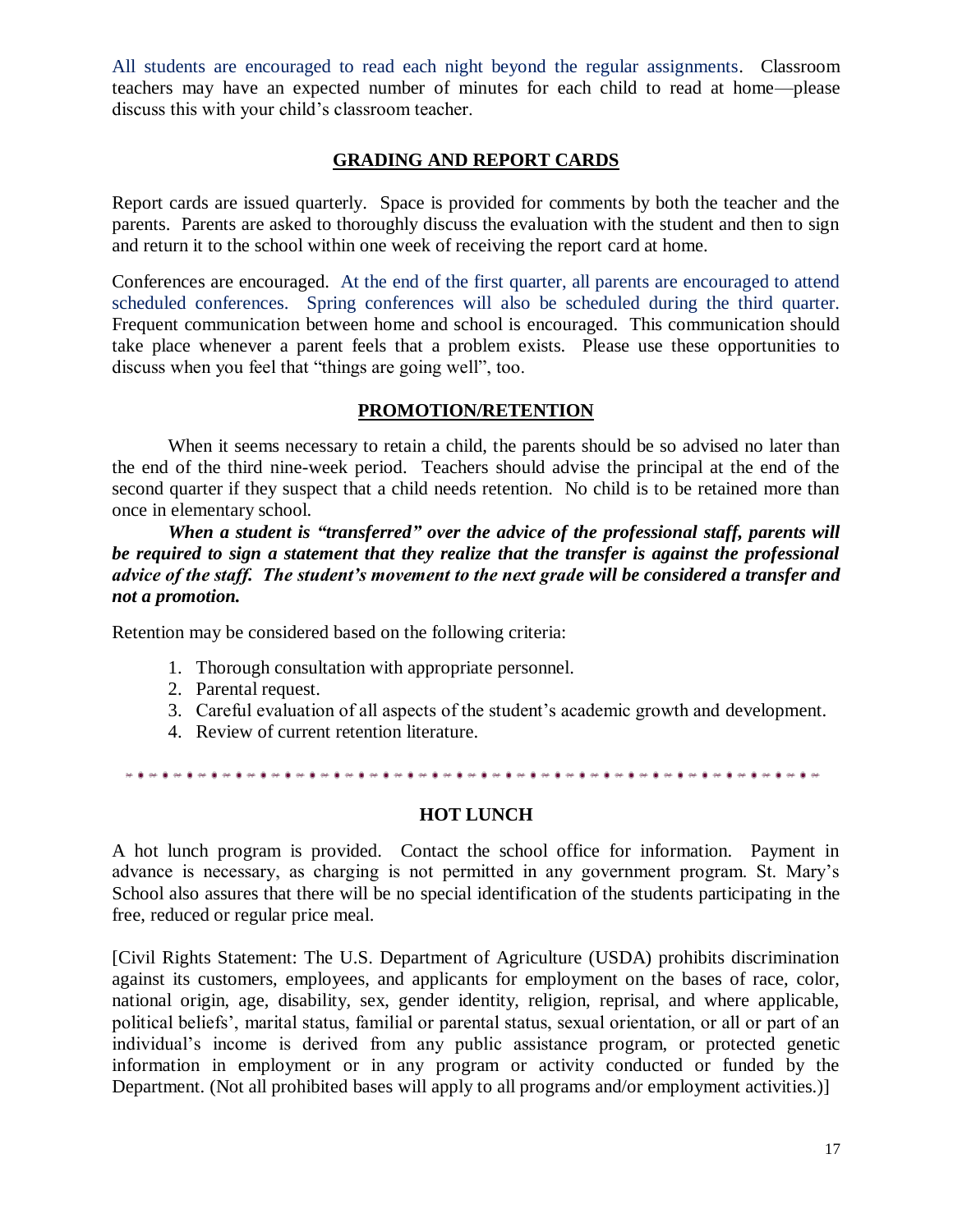#### **MEAL CHARGE POLICY**

**I. PURPOSE:** The purpose of this policy is to establish consistent meal account procedures for St. Mary's Catholic School in Tracy, MN.

#### **II. GENERAL STATEMENT OF POLICY**

- St. Mary's Catholic School recognizes the parent/guardian's responsibility to provide lunch for their children. Proper nutritional intake is essential for adequate learning to occur.
- It is the policy of St. Mary's Catholic School to offer lunch. The Food Service Department strives to produce quality meals at a reasonable cost.
- Students may purchase a meal when funds have been deposited into their student account or by cash payment.
- Households may apply for free/reduced meals anytime during the school year. Applications are included in the enrollment packets at the parent night meeting. In addition, applications are available at the school office.

#### **III. PROCEDURES FOR NOTIFYING FAMILY OF ACCOUNT STATUS**

- A. The Parent/Guardian will be notified when the household account is at \$10.00 or less.
- B. The method, for notifying the parent/guardian of children in the Pre-School program through grade six, will be a note sent home.
- C. If the account is negative, the school will call the family. If the household cannot be reached, another letter will be sent home.
- D. Assistance from county Social Services may be requested by the school for possible neglect when above procedures are unsuccessful.

#### **WELLNESS**

**I. PURPOSE:** The purpose of this policy is to assure a school environment that promotes and protects student's health, well-being, and ability to learn by supporting healthy eating and physical activity.

#### **II. GENERAL STATEMENT OF POLICY**

- A. The education committee recognizes that nutrition education and physical education are essential components of the educational process and that good health fosters good student attendance and education.
- B. The school environment should promote and protect students' health, well-being, and ability to learn by encouraging healthy eating and physical activity.
- C. The school district encourages the involvement of students, parents, teachers, food service staff, and other interested persons in implementing, monitoring and reviewing school's nutrition and physical activity policies.
- D. Children need to have access to healthy foods and opportunities to be physically active in order to grow, learn and thrive.
- E. All students in grades Preschool through grade six will have opportunities, support and encouragement to be physically active on a regular basis.
- F. Qualified food service personnel will provide students with access to a variety of affordable, nutritious and appealing foods that meet the health and nutrition needs of students; try to accommodate the religious, ethnic, and cultural diversity of the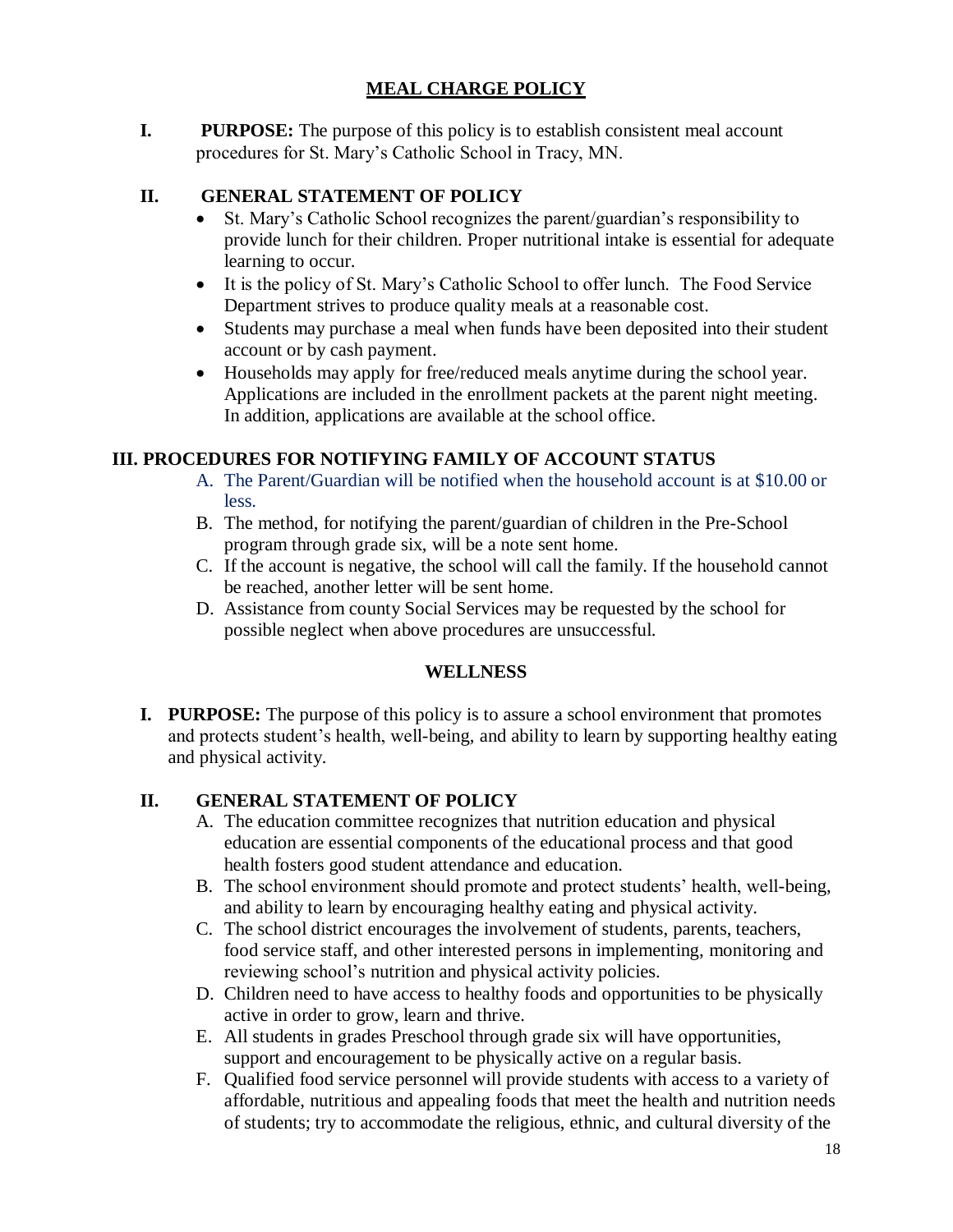student body in meal planning; and will provide clean, safe, and pleasant settings and adequate time for students to eat.

#### **III. GUIDELINES**

- A. Foods and Beverages
	- 1. All foods and beverages made available on campus will be consistent with the current USDA Dietary Guidelines for Americans.
	- 2. Food service personnel will take every measure to ensure that student access to foods and beverages meet or exceed all federal, state, and local laws and guidelines.
	- 3. Food service personnel shall adhere to all federal, state, and local food safety and security guidelines.
	- 4. St. Mary's School will make every effort to eliminate any social stigma attached to, and prevent the overt identification of students who are eligible for free and reduced-price school meals.
	- 5. St. Mary's School will provide students access to hand washing or hand sanitizing before they eat meals or snacks.
	- 6. St. Mary's School will make every effort to provide students with sufficient time to eat after sitting down for school meals and will schedule meal periods at appropriate times during the school day.
	- 7. St. Mary's School will discourage tutoring, club, or organizational meetings or activities during mealtimes, unless students are allowed to eat during such activities.
- B. School Food Service Program/Personnel
	- 1. St. Mary's School will provide a healthy and safe school meal program that will strictly comply with all federal, state, and local statutes and regulations.
	- 2. St. Mary's School shall designate an appropriate person to be responsible for the school's food service program, whose duties shall include the creation of nutrition guidelines and procedures for the selection of foods and beverages made available on campus to ensure food and beverage choices are consistent with current USDA Dietary Guidelines for Americans.
	- 3. As part of the school's responsibility to operate a food service program, the school will provide continuing professional development for all food service personnel in schools.
- C. Nutrition Education and Promotion
	- 1. St. Mary's School will encourage and support healthy eating by students and engage in nutrition promotion that is:
		- a. Offered as part of a comprehensive program designed to provide students with the knowledge and skills necessary to promote and protect their health;
		- b. Part of health education classes as well as classroom instruction in subjects such as math, science, language arts, social sciences, and elective subjects, where appropriate; and
		- c. Enjoyable, developmentally appropriate, culturally relevant, and includes participatory activities, such as contests, promotions, taste testing, and field trips.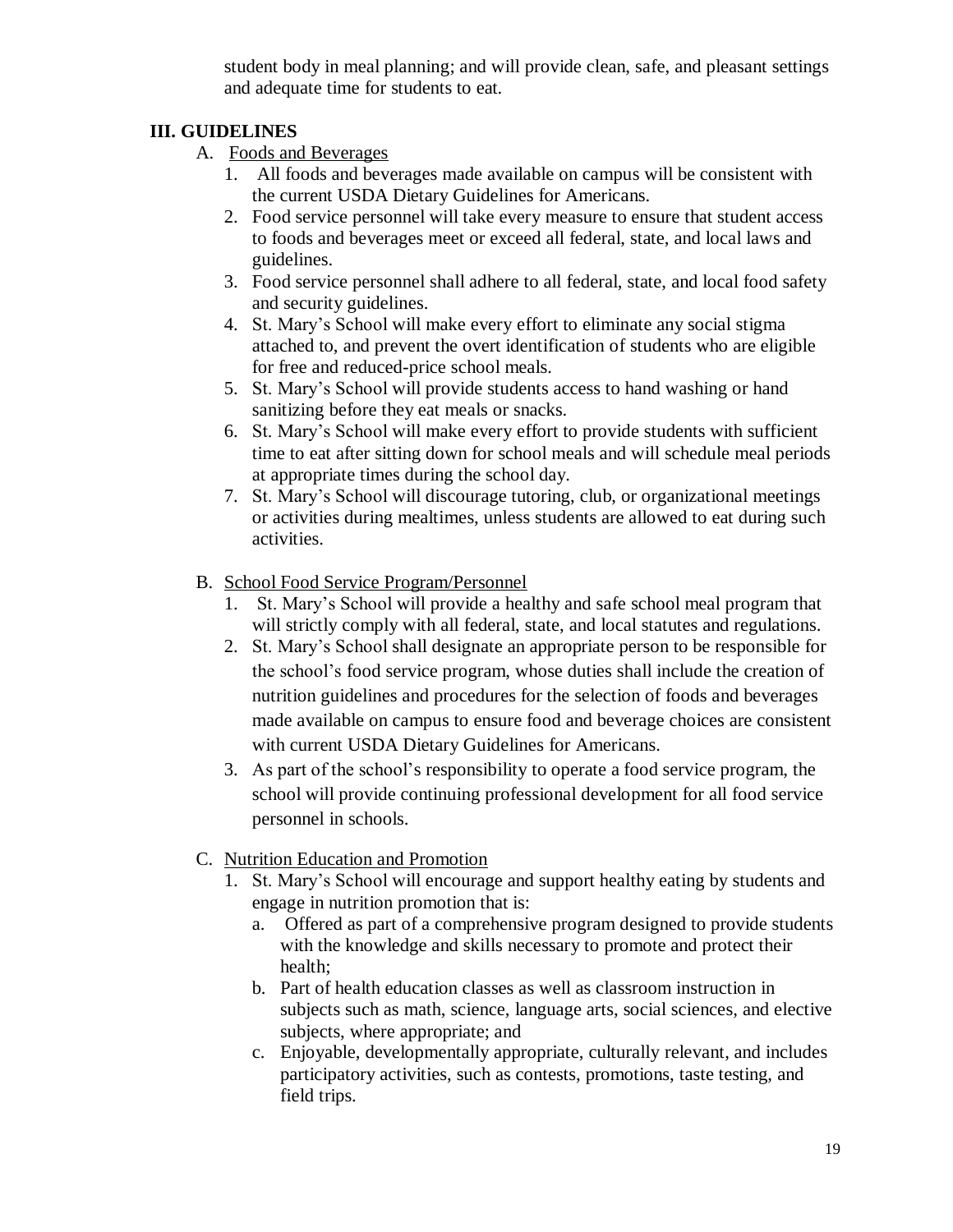#### D. Physical Activity

1. Students need opportunities for physical activity and to fully embrace regular physical activity as a personal behavior. Toward that end, health education will reinforce (a) the knowledge and self-management skills needed to maintain a healthy lifestyle and reduce sedentary activities such as watching television, video gaming, etc.; (b) opportunities for physical activity which will be incorporated into other subject lessons, where appropriate; and (c) classroom teachers will provide short physical activity breaks between lessons or classes, as appropriate.



- E. Communications with Parents
	- 1. St. Mary's School recognizes that parents and guardians have a primary and fundamental role in promoting and protecting their children's health and well-being.
	- 2. St. Mary's School will support parents' efforts to provide a healthy diet and daily physical activity for their children.
	- *3. St. Mary's School encourages parents to pack healthy lunches and snacks and refrain from including beverages and foods without nutritional value.*
	- 4. St. Mary's School will provide information about physical education and other school-based physical activity opportunities and will support parents' efforts to provide their children with opportunities to be physically active outside of school.

#### **IV.IMPLEMENTATION AND MONITORING**

- A. The education committee approves the Wellness Policy and the Wellness Policy will be implemented throughout the school district.
- B. School food service staff, will ensure compliance within the school's food service areas and will report to the building principal.
- C. The school's food service program administrator may provide an annual report to the principal setting forth the nutrition guidelines and procedures for selection of all foods made available on campus.
- D. The principal will ensure compliance with the wellness policy and may provide an annual report of the school's compliance with the policy to the education committee.
- E. The school will post this wellness policy on its website, to the extent it maintains a website.

|                         | <b>Legal References:</b> Minn. Stat § 121A.215 (Local School District Wellness Policy) |
|-------------------------|----------------------------------------------------------------------------------------|
|                         | 42 U.S.C. § 1751 et seq. (Richard B. Russell National School Lunch Act)                |
|                         | 42 U.S.C. § 1771 et seq. (Child Nutrition Act of 1966)                                 |
|                         | P.L. 108-265 (2004) § 204 (Local Wellness Policy)                                      |
|                         | 7 U.S.C. § 5341 (Establishment of Dietary Guidelines)                                  |
|                         | 7 C.F.R. § 210.10 (School Lunch Program Requirements)                                  |
|                         | 7 C.F.R § 220.8 (School Breakfast Program Requirements)                                |
| <b>Local Resources:</b> | Minnesota Department of Education, www.education.state.mn.us                           |
|                         | Minnesota Department of Health, www.health, state, mn, us                              |
|                         | <b>County Health Departments</b>                                                       |

Action for Healthy Kids Minnesota, [www.actionforhealthykids.org](http://www.actionforhealthykids.org/)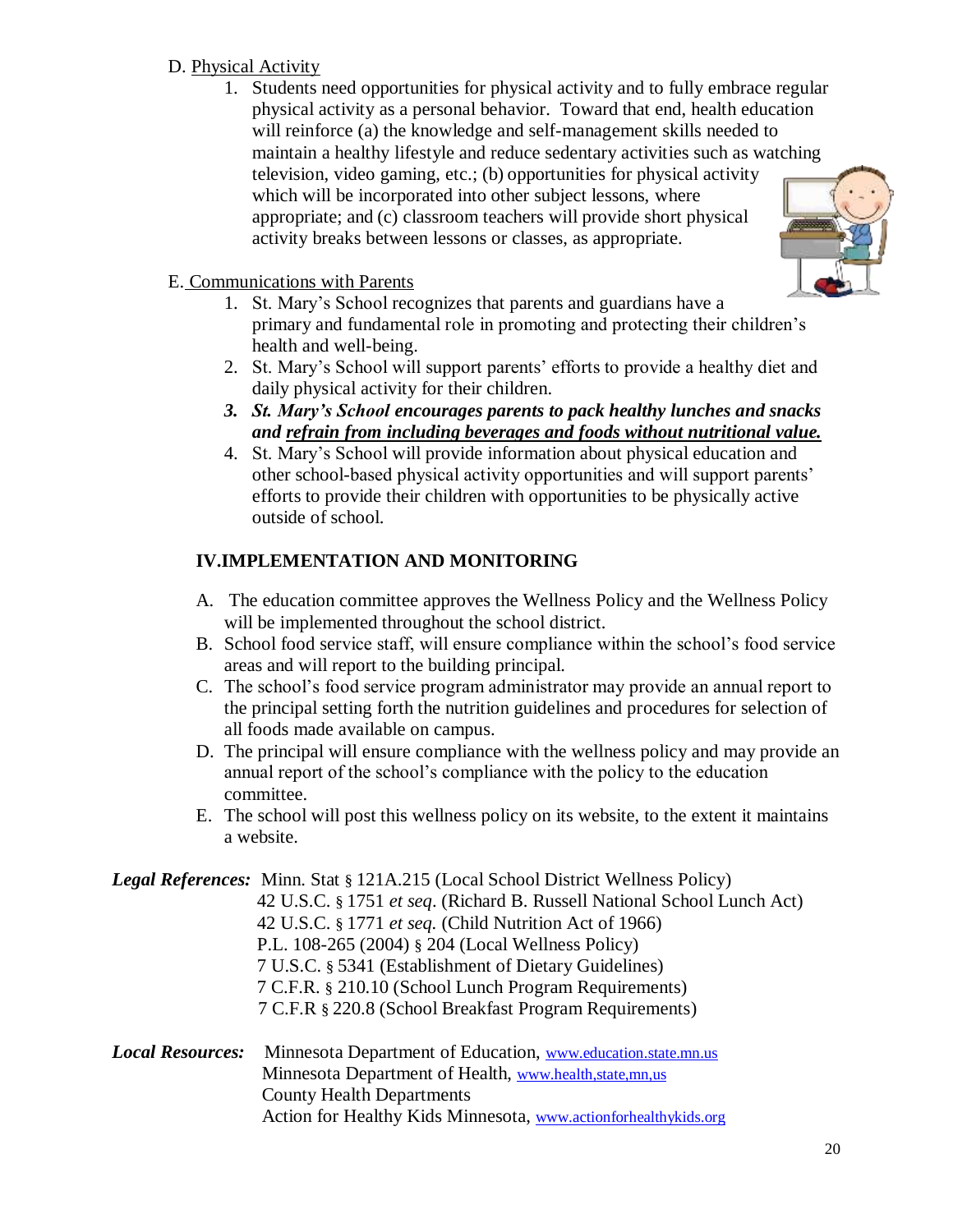#### **COMPUTER LAB**

Each student has the opportunity to use the computer lab to learn keyboarding skills, computer language and to do classwork through our current computer programs. All students that have access to the Internet will do so under adult supervision only. We require all students using the internet to sign an *Acceptable Use Policy* which details school guidelines about acceptable inschool use of the internet. All parents will be required to sign the form as well if they wish for their child to use the internet during school hours.

### **St. Mary's School Library Policy**

Each student has an opportunity to use the library to exchange books, to learn how to use the library, and to work on individual projects. Please help your child return books in a timely manner. Each book is checked out for a one-week period with the opportunity to renew for an additional week. The child must bring the book to school in order to renew.

We want to teach our students responsibility for caring, renewing, and returning books on time so that others may borrow them. We understand that accidents happen! **If a library book is lost or damaged, the best policy is to notify the librarian or school office as soon as possible.** Easy



St. Mary's does not charge a fine for overdue books, however, if a book is lost or damaged a bill will be sent home to replace the book if it is longer than 3 weeks overdue. Payment will need to be received within the next two weeks. Your child will not be allowed to check out books until the fine has been paid or the book is replaced. If the book isn't found or replaced by the end of the quarter, your child's report card will be held until receipt of payment or receipt of the book. If you pay for a book and the book is then found and

returned, we will reimburse your payment if the book is in the same condition as when it left the school library.

## **HEALTH SERVICES**



A public school health nurse provides services to St. Mary's School. She keeps complete health records for each enrolled student. Various requested health forms will need to be completed by the parents. Immunizations must be current in order for the child to attend any Minnesota school, parochial or public. Please comply with any requests made by the school nurse.

The hearing and vision of all children are screened annually. Both can be tested any time by request of the parents or teacher. Parents will be notified

of any concern.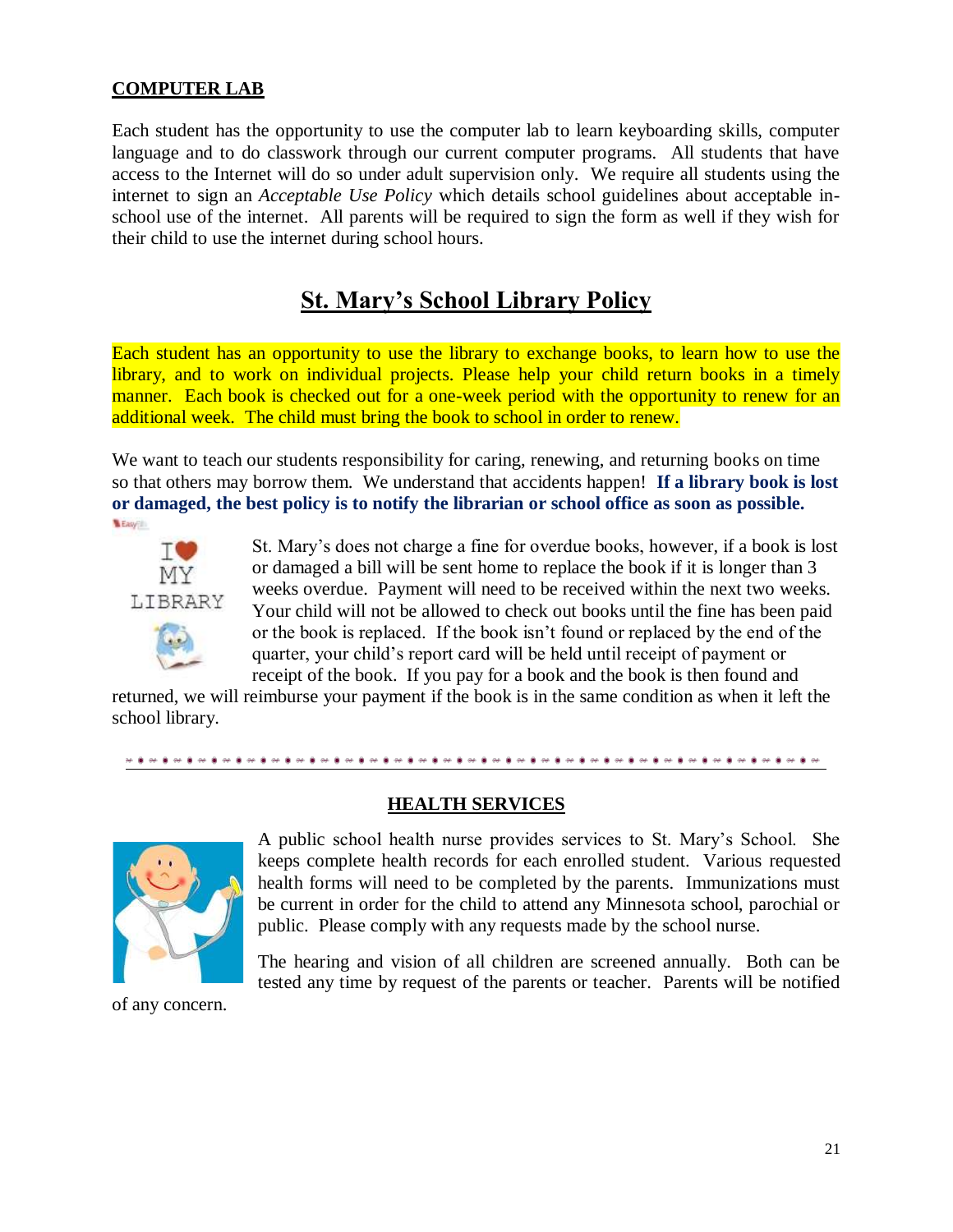#### **MEDICATIONS**

The school cannot legally distribute medication, prescription or over the counter drugs to any student without written parental permission for each medication. Parents must bring all medications to the school. Students should never bring their medication to school.

*Non-prescription or over-the-counter drugs must be provided by the parent/ guardian and be properly marked with the student's name, dosage and date. If your student needs an Epi-Pen, or allergy medication, this must also be provided by the family with proper identification on it.* 

Any medication including, but not limited to cough drops, anti-acids, Tylenol, etc., will not be dispensed without filling out the correct form. This form includes all information, which is required by law and provides legal protection for our staff. Help us teach the children respect for all "pills" by taking the extra time and effort to see that all medication is given as needed.

#### **HEALTH AND SAFETY**

Children should not remain in school when they have a rash, fever, sore throat, or severe cold. This is not only injurious to the child, but also endangers the health of others.

Communicable illnesses should be reported at once so exposure letters can be sent out. If a child is hospitalized or has a lengthy illness, the pupil's regular classroom teacher can provide help with their school lessons.

- Chronic situations, such as diabetes, asthma, etc. should always be reported to the school nurse and office. This should be done at the beginning of each year and as often as the physical situation changes.
- If a child complains of or shows symptoms of illness in the morning, please keep them home for observation. You may send them to school later in the day if you are confident that they are well and are not exhibiting any symptoms of illness.
- If a child becomes ill in school, a parent will be called and the child sent home. If the parents cannot be reached a person designated by the parent on the school emergency form will be notified. Since a child who is ill may not be sent home without notification to parents, it is imperative that we have the name and telephone number of an alternate designate.
- A child should remain at home for 24 hours after a fever has returned to normal.

#### **HEAD LICE PROCEDURES**

- 1. If a teacher suspects the possibility of head lice, the child will be sent to the office for confidential screening by the designated health person.
- 2. If nits are located, the child will be sent home for proper treatment. He/she may return to school the following day, after treatment has occurred.
- 3. Upon return, the student will be screened again to ensure treatment has been effective. If it is determined the treatment needs to be repeated, the child will again be sent home.
- 4. Siblings will also be screened at the initial determination of existing head lice.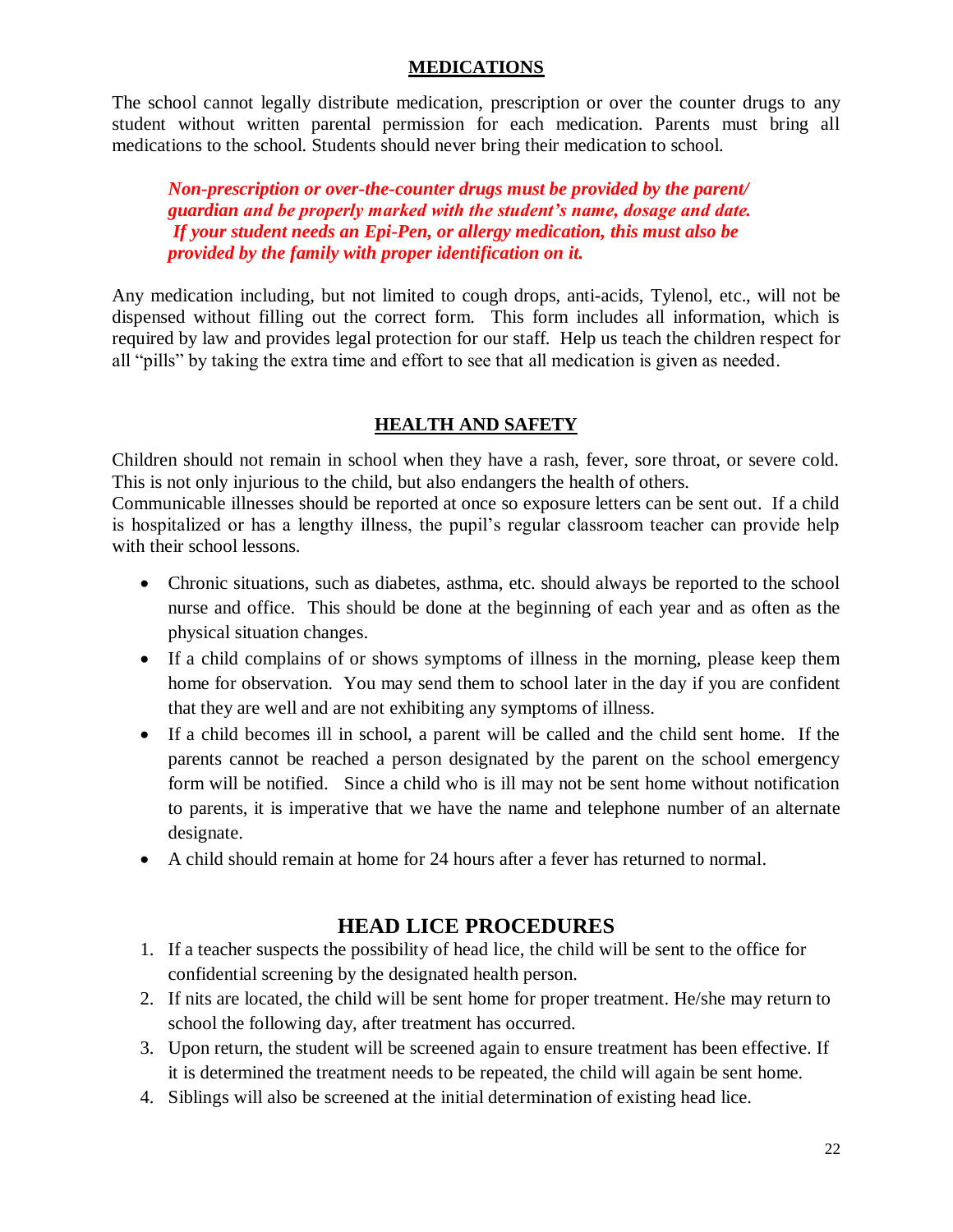5. A note will be sent home with students in the classroom, requesting that parents screen their child and treat as necessary.

Preserving the confidentiality of each student/family is mandated. Although MN Department of Health, the Center for Disease Control and other agencies have determined that "children with head lice infestations do not need to be dismissed from school," St. Mary's is sensitive to the anxiety that parents encounter and has not changed its procedure of dismissing students from school. Please refer to the Minnesota Department of Health Head Lice fact sheet in your registration packet for more information.

#### **SCHOOL BUSING**

Tracy 4.0 School Bus Service handles arrangements for bus transportation.

School bus safety laws mandate bus safety training for all students in grades PreK-10. In keeping with MN law, at the completion of bus training, each student, parent and teacher must sign a "*Statement of Assurance*." Failure to certify bus training results in denial,

on the part of the school district, to provide transportation to the student(s). When the Statement of Assurance comes home, please sign and return to school as soon as possible**.** *See bus conduct guidelines for Public School District 2904 below.*

*Out of concern for the safety of the children and respect for the bus driver, written permission is required for any student to be left off at any location other than the "normal" bus stop. A note with clear directions of where they are going including the physical address and the number of the bus the child needs* 

*to take should be sent with the child.* In case of emergency, parents may phone or email the school office with the necessary information. When making a change in transportation needs for your student, phone call/email **before 12 noon***. Verbal requests from the students will not be honored.* The school Administrative Assistant or other office personnel will write all bus passes. Please adhere to this policy closely and impress upon your child its necessity. A lost child is a frightening experience for everyone.

#### *CONDUCT ON SCHOOL BUSES AND CONSEQUENCES FOR MISBEHAVIOR*

Riding the school bus is a privilege, not a right. Students are expected to follow the same behavioral standards while riding school buses as are expected on school property or at school activities, functions or events. All school rules are in effect while a student is riding the bus or at the bus stop.

Consequences for school bus/bus stop misconduct will be imposed by the building principal or the Principal's designee. In addition, all school bus/bus stop misconduct will be reported to the District's Transportation Safety Director. Serious misconduct will be reported to the Department of Public Safety and may be reported to local law enforcement.

A. School Bus and Bus Stop Rules

The 4.0 Bus Safety Rules are to be posted on every bus. If these rules are broken, the 4.0 Bus Service discipline procedures are to be followed. Consequences are progressive and may include suspension of bus privileges. It is the school bus driver's responsibility to report unacceptable behavior to the School District's Transportation Office/School Office.

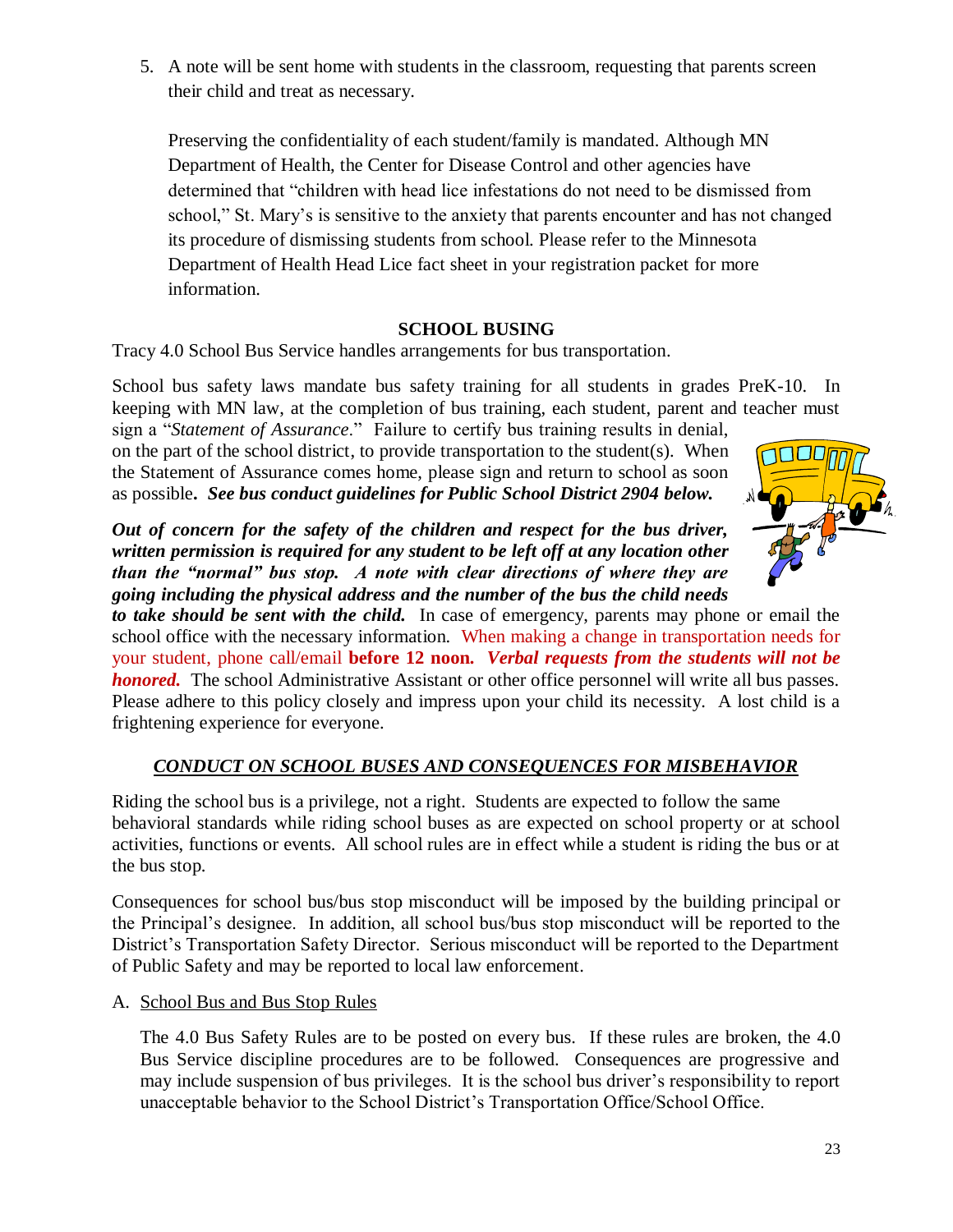#### B. Rules at the Bus Stop

- 1. Get to your bus stop five minutes before your scheduled pick up time. The school bus driver will not wait for late students.
- 2. Respect the property of others while waiting at your bus stop.
- 3. Keep your arms, legs and belongings to yourself.
- 4. Use appropriate language.
- 5. Stay away from the street, road or highway when waiting for the bus.
- 6. After getting off the bus, move away from the bus.
- 7. If you must cross the street, always cross in front of the bus where the driver can see you. Wait for the driver to signal to you before crossing the street.
- 8. No fighting, harassment, intimidation or horseplay.
- 9. No use of alcohol, tobacco, or drugs.

#### C. Rules on the Bus

- 1. Student will obey at all times.
- 2. Student will be at bus stop on time and remain in the safety zone until loaded.
- 3. Student will wait for bus off roadway in an orderly manner.
- 4. Student will cross road in front of bus.
- 5. Student will keep head and hands inside bus at all times.
- 6. Student will remain seated when bus is in motion.
- 7. Student will use inside voices on the bus.
- 8. Student causing problems will be suspended from riding privileges.
- 9. Student will not throw things inside or outside the bus.
- 10. Student will report damage to driver at once and be financially responsible for such damages.
- 11. Student will show respect for the driver and other passengers.
- 12. Student will keep bus clean of paper and other litter.
- 13. Student will know all safety and emergency procedures.
- 14. Student will refrain from use of profanity, suggestive language, bringing nuisance articles on the bus.
- 15. Student will refrain from verbally and sexually harassing activities/comments.
- 16. Student will understand all school policies that apply to bus ridership.

#### **PARENT AND GUARDIAN INVOLVEMENT**

- A. Parent/Guardian Responsibilities For Transportation Safety
	- 1. Become familiar with the 4.0 Bus Service rules and policies, regulations, and principles of school bus safety.
	- 2. Assist students in understanding safety rules and encourage them to abide by them.
	- 3. Recognize their responsibilities for the actions of their students.
	- 4. Support safe riding practices and reasonable discipline efforts.
	- 5. When appropriate, assist students in safely crossing local streets before boarding and after leaving the bus.
	- 6. Support procedures for emergency evacuation, and procedures in emergencies as set up by the 4.0 Bus Service.
	- 7. Respect the rights and privileges of others.
	- 8. Communicate safety concerns to school administrators.
	- 9. Monitor bus stops, if possible.
	- 10. Support all efforts to improve school bus safety.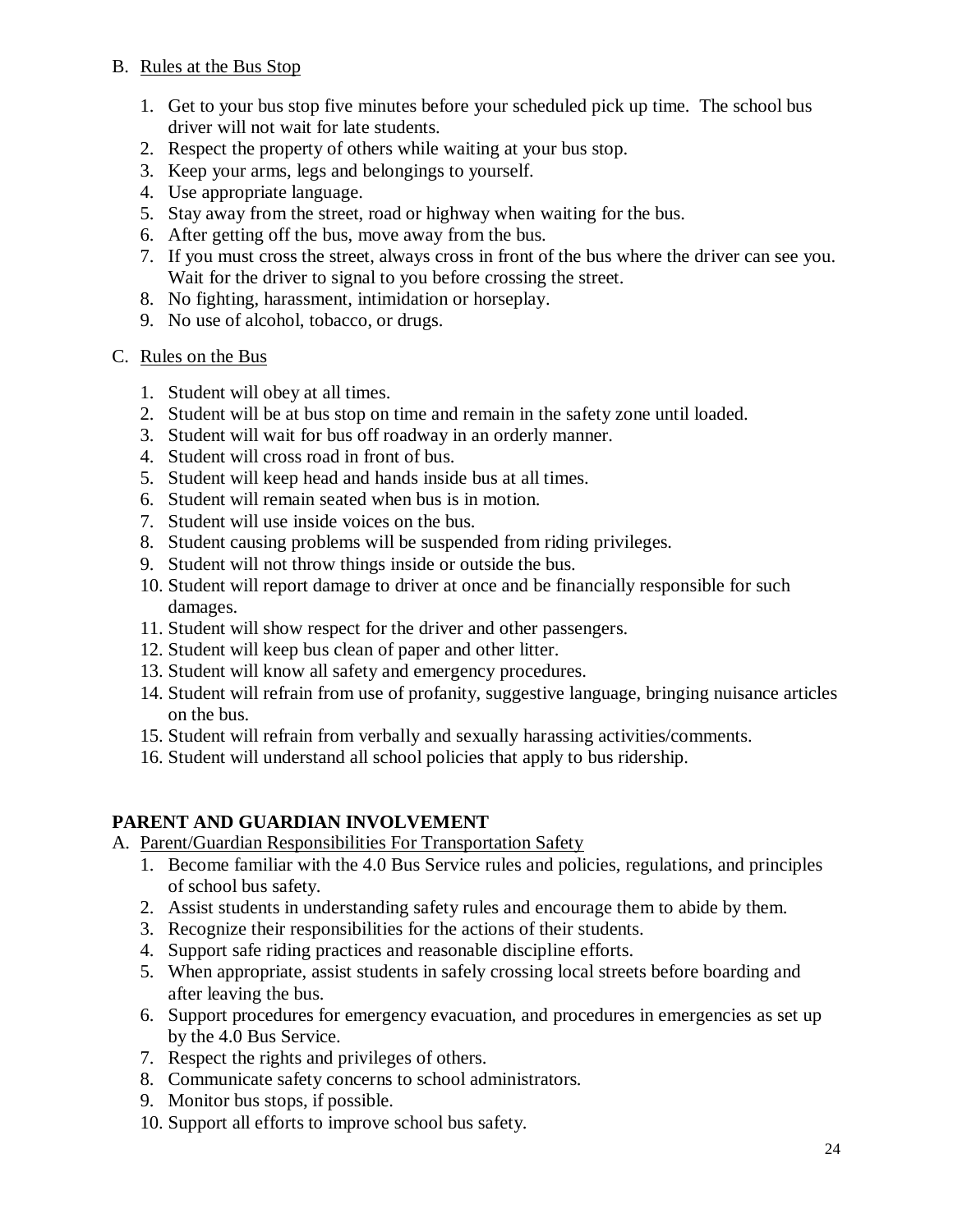#### B. Parent and Guardian Notification

A copy of the 4.0 Bus Service bus stop and bus rules will be provided to each family at the beginning of the school year or when the child enrolls, if this occurs during the school year. Parents and guardians are asked to review the rules with their student

#### **ST. MARY'S SCHOOL DISCIPLINE POLICY**

Christian discipline is growth during formation of the sense of personal responsibility. School rules are a means of developing personal responsibility and concern for others. We believe each student at St. Mary's has a right:

- 1. to an education in the Catholic faith and Catholic values;
- 2. to a good learning environment and education;
- 3. to courtesy and respect from teachers and other students;
- 4. to have his/her personal property respected.

Each teacher is responsible for formulating rules/consequences with his/her class. These rules/consequences are written, discussed and posted in the classroom. Teachers will make every effort to assist the student in his/her personal behavior.

#### **Consequences for Infractions & Parent Acknowledgement**

 *approved by Education Committee in January, 2016*

Each student is responsible and accountable for his/her behavior and actions. When the situation warrants, the teacher and principal will visit with the student, and agree upon a solution. If a student's behavior becomes serious due to lack of responsibility and cooperation. A series of events will be set in motion. The teacher will inform the principal should a child need to move into the following steps: (Steps could be eliminated should the seriousness of an offense so dictate.)

**First step:** Parents are contacted either by telephone or email by the child's teacher or principal.

**Second step:** If another incident occurs, a parent conference will be called to review the situation.

**Third step:** A parent conference is held again. This time the student is placed on Disciplinary Probation with possible in-school suspension or a one-day out-of-school suspension.

**Special circumstances:** A student will not be kept at St. Mary's School if the suspensions have proven to be ineffective. Additionally, expulsion will occur when conduct is of such a nature that continuation of the student in school will, in the school's determination, pose a significant problem or threat to orderly school activities or danger to other students. The Pastor is involved with the final decision. Parents/guardians and student will be informed.

Documentation will be kept on all discipline referrals. Adopted by the Education Committee on June 12, 2017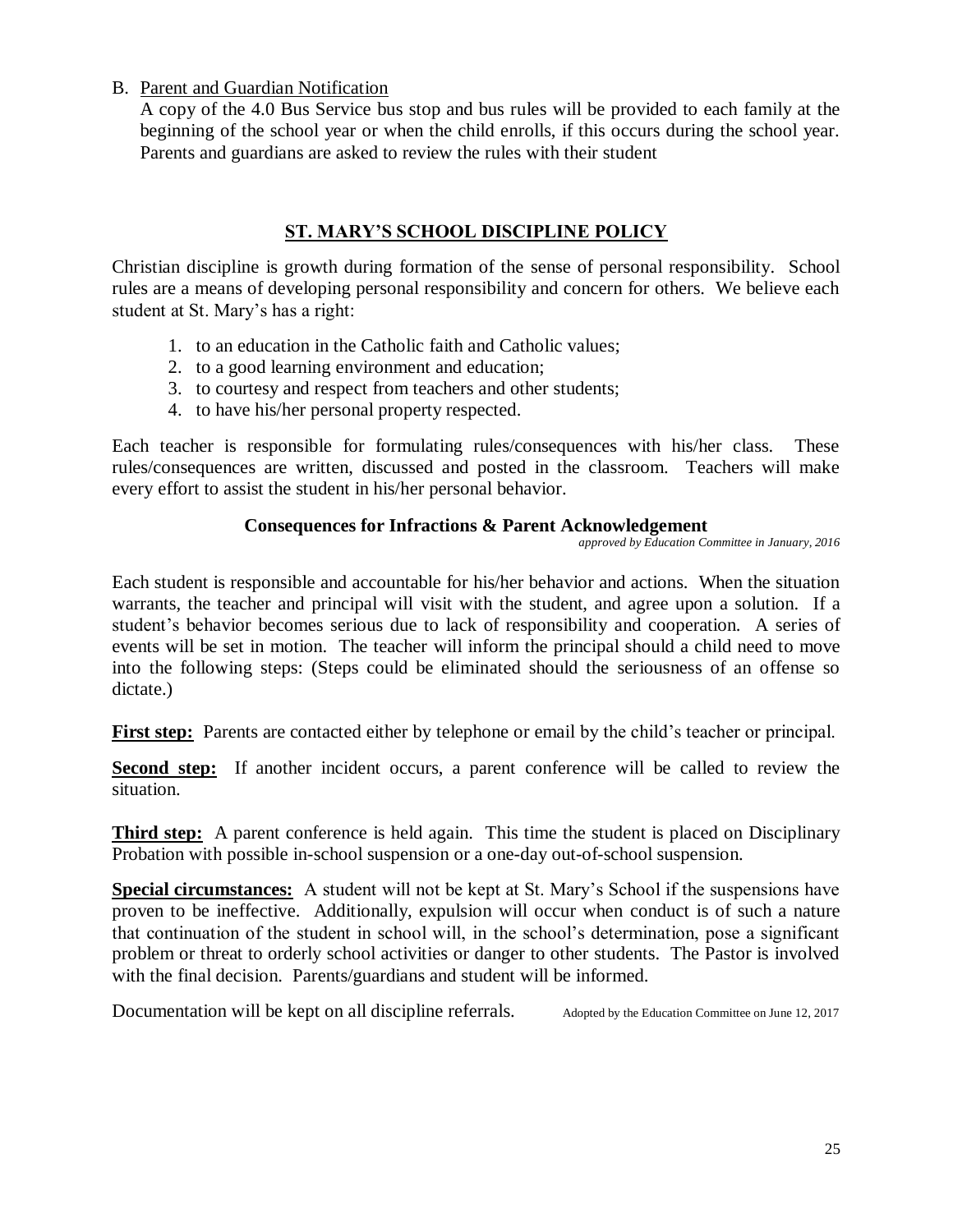#### **ST MARY'S SCHOOL BULLYING POLICY**

*Effective March 1, 2015; Supersedes: None*

**Preamble:** Created in the image and likeness of God, each child shares a fundamental human dignity. A Catholic school provides an environment dedicated to protecting and fostering the development of that dignity. The school helps children learn how to exercise their God–given freedom responsibly. The goal being that good choices become good habits, that is, *virtues.* The highest virtue is charity, which God both requires and makes possible, *"Here is my commandment," says Jesus. "That you love one another as I have loved you."* As bearers of the divine image, members of the school community deserve care and respect from all. Bullying and retaliation are not to be tolerated.

This policy serves as a guide, in the event, that expectations of respect are not met, and when reconciliation and restitution are needed.

**Definitions:** For the purposes of this policy, the following definitions shall apply: "*Aggressor*" means a student who engages in bullying or retaliation.

"*Bullying*" is the repeated use by one or more students of a written, verbal, or electronic expression, or a physical act or gesture, or any combination thereof. That is objectively offensive, is directed at a target, and that:

- causes physical harm or emotional harm that results in clearly identifiable physical symptoms to the target OR places the target in reasonable fear of such harm:
- causes damage to the target's property.
- places the target in reasonable fear of harm to him/herself or fears the damage to his /her property.
- creates a hostile environment at school for the target.
- infringes on the rights of the target at school, including defamation and invasion of privacy.
- materially and substantially disrupts the education process and the orderly operation of the school.

For the purpose of this policy, whenever the term "*Bullying*" is used it is to denote either bullying or cyber-bullying.

"*Cyber-Bullying*" means bullying through the use of technology or any electronic communication, which shall include, but is not be limited to, any transfer of signs, signals, writing, images, sounds, data or intelligence of any nature, including a post on a social network, Internet Website or forum, transmitted through a computer, cell phone, or other electronic device.

"*Hostile Environment*" means a situation in which bullying causes the school environment to be permeated with intimidation, ridicule or insult that is sufficiently severe or pervasive to materially and substantially alter the conditions of the student's education.

"*Retaliation*" means any form of intimidation, reprisal, or harassment directed against any person who reports bullying, provides information during an investigation of bullying, witnesses bullying or has reliable information about bullying.

"*School Grounds*" mean property on which a school building or facility is located or property that is owned, leased or used by a school for a school-sponsored activity, function, program, instruction or training.

"*Staff*" includes, but is not limited to: educators, faculty, administrators, counselors, school nurses, cafeteria workers, custodians, athletic coaches, support staff, and paraprofessionals.

"*Target*" is a student against whom bullying or retaliation has been perpetrated.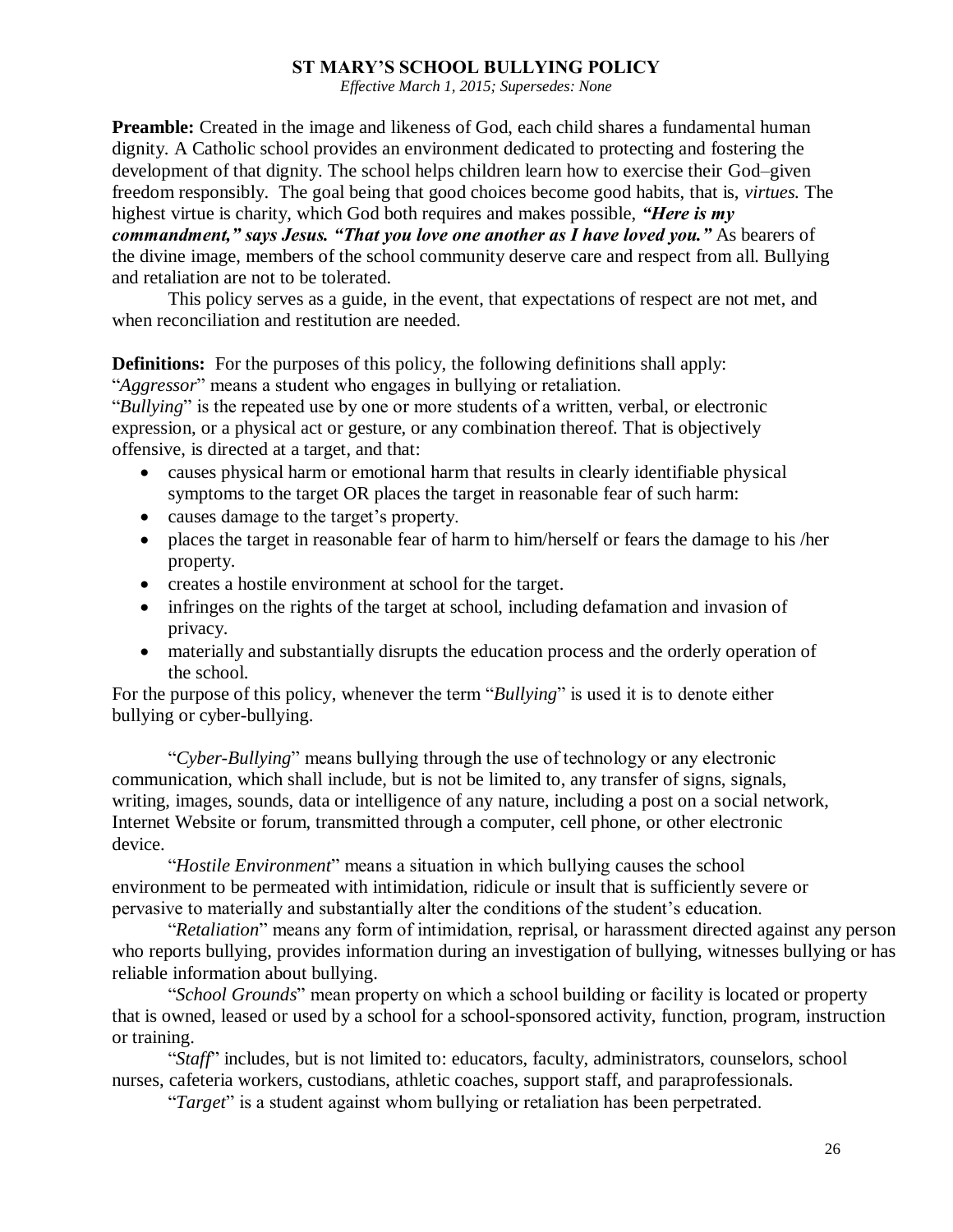"*Remedial response*" means a measure to stop and correct prohibited conduct, prevent prohibited conduct from recurring, and protect, support, and intervene on behalf of a student who is the target or victim of prohibited conduct.

**Prohibition against Bullying and Retaliation:** The school expressly prohibits bullying in all forms, either by an individual or group of aggressors. Bullying, including cyber-bullying is prohibited: • on school grounds owned, leased or used by the school.

• at any school-sponsored or school-related activity, function or program whether on or off school grounds.

●at a school bus stop.

●on a school bus.

●through the use of technology or an electronic device owned, lease or used by the school.

Bullying is also prohibited at a location, activity, function, or program that is not school-related. Similarly, the use of technology or an electronic device that is not owned, leased or used by the school to commit an act or acts of bullying is also prohibited.

**Reporting**: Any staff or volunteer who has witnessed or become aware of any instance of bullying or retaliation must report that act to the principal or lead teacher.

 Any one student or parent/guardian of a student is strongly encouraged to report all acts of bullying. Reports can be made to the student's teacher. Who must then report it to the principal.

 Anyone with general questions or concerns about bullying or the school's policy should address those questions or concerns with the principal.

Reports may be made confidentially when requested.

 Reports may be made anonymously. The anonymous nature of the report may make it difficult to investigate or corroborate the alleged bullying. No disciplinary action may be taken against a student solely on the basis of an anonymous report.

 False accusations of bullying are absolutely prohibited and may result in discipline in accordance with the school's discipline policy.

**Retaliation:** Retaliation against a target, a witness to bullying, someone who helps or intervenes for the target, a person who makes a good faith reporting of bullying or who provides information during an investigation of bullying, is prohibited. The school will take appropriate action against any student, staff or volunteer who commits such acts.

**Response and Investigation:** The school takes seriously all reports of bullying.

 Once a report of bullying has been received it must be documented. Any further actions, the determination of the investigation and actions taken as a result of the investigation will be documented and kept on file. Files will be kept until the student or staff member is no longer associated with the school.

 Upon receipt of a report of bullying the principal may take immediate action, at their discretion, to protect the target or victim of the bullying. The principal or her designee (which could be the parish Priest or two members of the Education Committee with no conflict of interest) will conduct an investigation. Every effort will be made to begin the investigation within three school days of the report of bullying. Once the investigation is complete the results will be given to the principal. The principal will determine what if any discipline actions need to be taken.

The school reserves the sole discretion to determine the scope and adequacy of the investigation.

The school retains the sole discretion to determine whether bullying has occurred and what the response should be.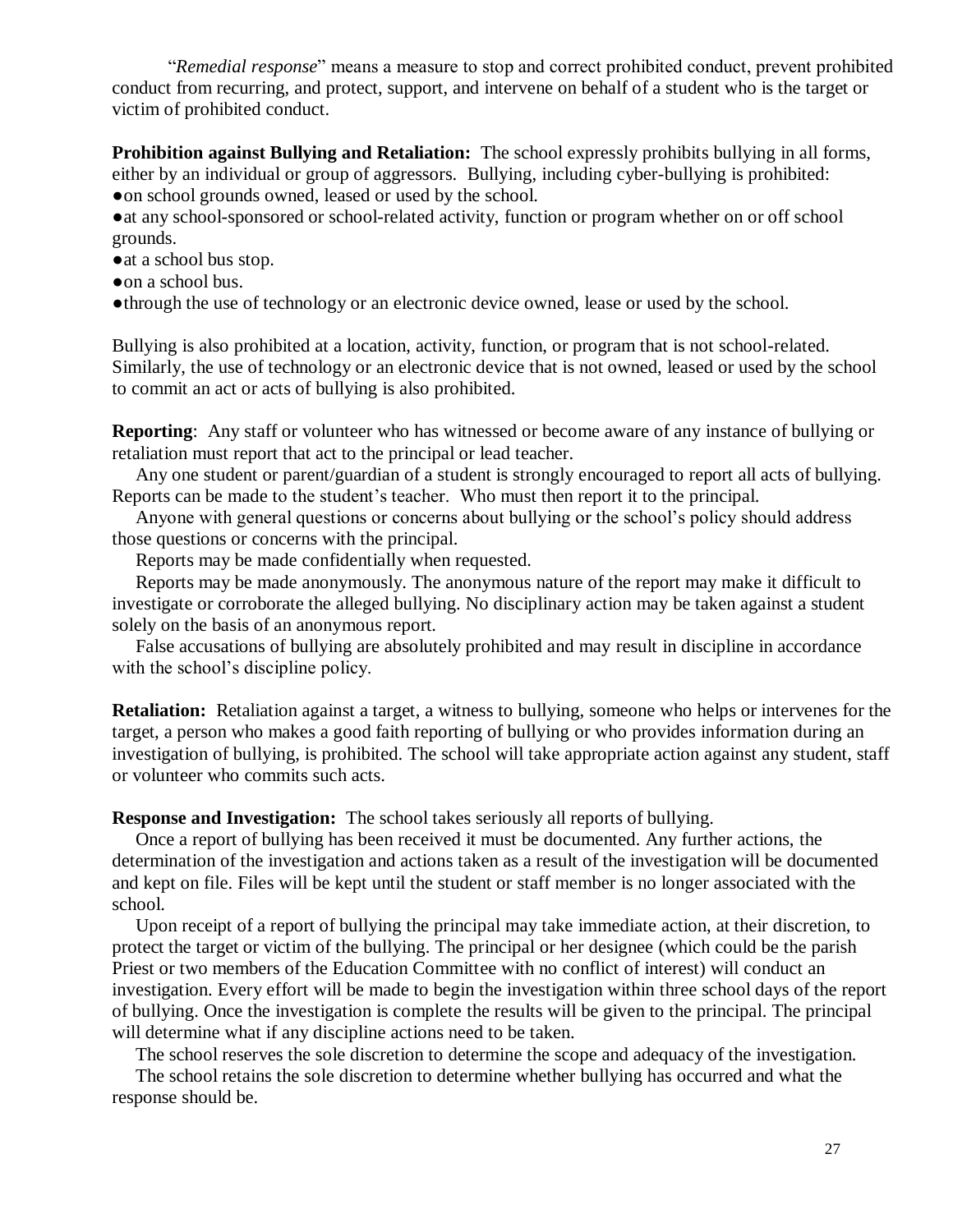If it is determined that bullying or other prohibited conduct occurred, the school will take appropriate action. Responses shall be tailored to the particular incident and nature of the conduct and shall take into account the developmental ages and maturity level of the parties involved, the degree of harm, whether it is a reoccurring problem, the relationship between the parties and the context in which the alleged incidents occurred.

Depending on the circumstances, the school's response could include but are not limited to:

- remedial responses or positive behavioral interventions ranging from a warning to suspension and/or expulsion.
- notifying the parents/guardians of both the aggressor and the target of the bullying.
- notifying the parents/guardians of the target, the aggressor, and any other affected persons about available community resources.

 Any contact with parents/guardians will be conducted in a manner that it will be verified that the parents/guardians received the information regarding the situation and are aware of the situation. If parents/guardians are not talked to directly, multiple forms of communication need to be used such as a read receipt or a returned response which will then be documented that it was received. The response will indicate that the parents/guardians received the information. If no response is received every effort will be made to contact them directly.

**Training:** Training on this policy shall be provided for staff annually. At the discretion of the principal, volunteers who have significant contact with the students will also receive training. Students will also be provided with information at the beginning of the school year on bullying. The information will include what bullying is and examples of how it might occur, how to prevent it, how to intervene and advocate for themselves and others. Also, refresher training for the students shall be given during the 2<sup>nd</sup> semester.

**Publication and Notice:** The principal shall provide written or electronic notice of this policy to the staff.A copy of the policy shall be included in the student handbook which is distributed to families at the beginning of each school year.This policy shall be conspicuously posted in the administrative office of the school.

## **St. Mary's Truancy Policy**

It is Minnesota Law that requires every child between seven and sixteen years of age to attend a public/private school during every day that the school is in session. Regardless of the nature of the class, attendance is necessary if the student is to benefit and achieve at his/her highest level of ability. Students should be encouraged to attend school every day unless there is an acceptable cause for absenteeism.

#### **DEFINITION OF TRUANCY:** (From *The Office of the Revisor of Statutes*)

Under Minnesota law, a continuing truant is a child who is subject to the compulsory instruction requirements of section [120A.22](https://www.revisor.mn.gov/statutes/?id=120A.22) Compulsory Instruction and is absent from instruction in a school, as defined in sectio[n120A.05](https://www.revisor.mn.gov/statutes/?id=120A.05) (4) Definitions, without valid excuse within a single school year for:

(1) three days if the child is in elementary school; or

(2) three or more class periods on three days if the child is in middle school, junior high school, or high school.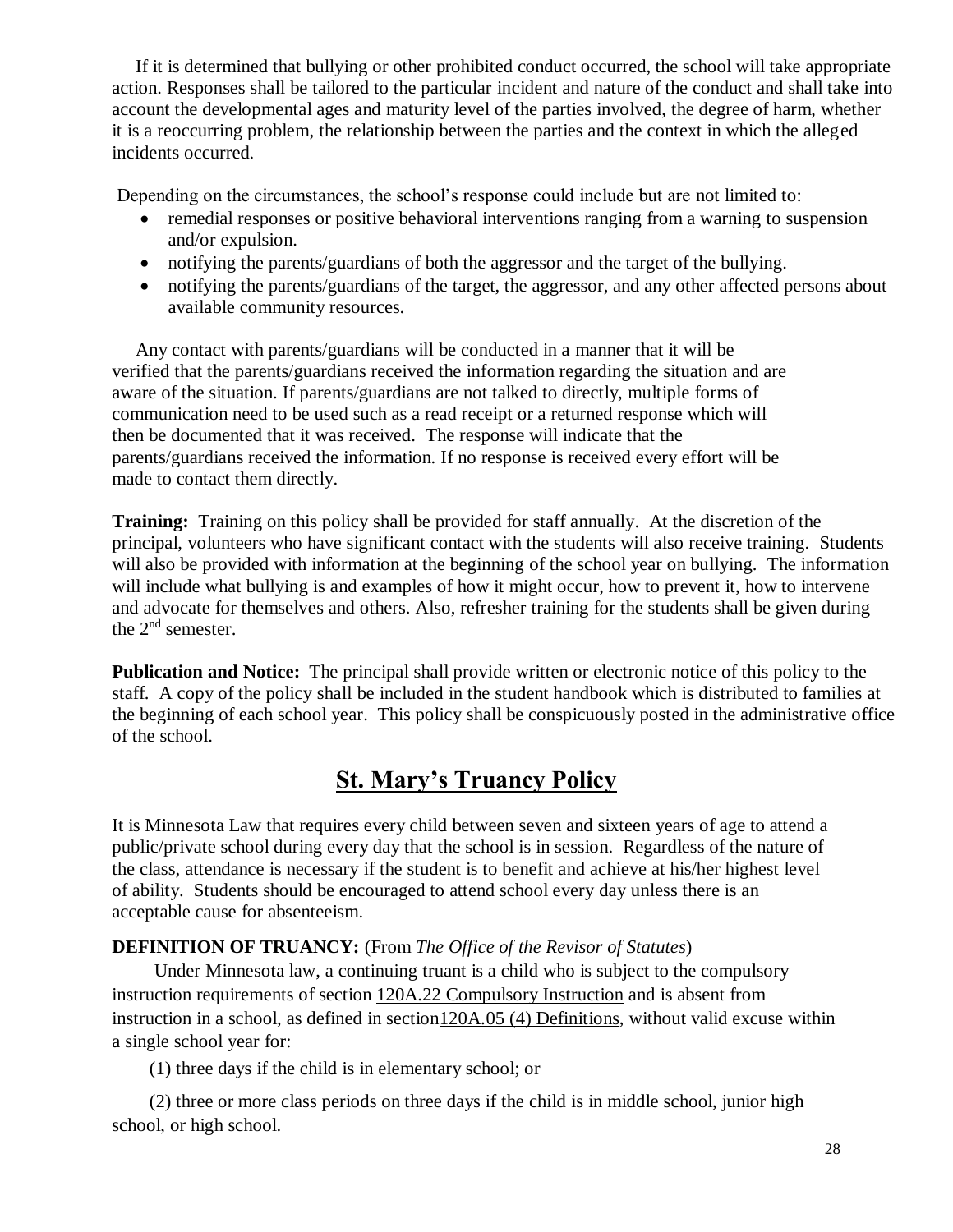1. The 1993 legislature amended the Minnesota Statute 626.556 Reporting of Maltreatment of Minors, the mandatory child abuse reporting law. "Neglect" now includes failure by a parent or guardian to ensure that a child is educated according to state law. (This may include children under age seven who are on an I.E.P.) This means school personnel must report educational neglect to the social service agency. The law presumes a child's absence from school is due to the parents' failure to comply with the law if the child is less than twelve years of age. If the child is twelve or older, the absence is presumed the child's intent.

 The State Department of Education states what will be considered as an excused absence. The following information is taken from the Manual of Instructions, uniform Child Accounting for Minnesota School Districts. Absences that are generally considered to be excused:

- Sickness of a child
- Sickness or death in the family
- Impassable roads or weather making travel unsafe
- Observance of religious holidays
- Quarantine
- Required to be in court
- Medical or dental treatment
- Attendance at a funeral of a close friend or relative
- Excuses for other absences would be granted at the discretion of the administration.

 *Since it is the primary responsibility of parents that students attend school, it is expected that all absences be documented with verbal or written communication between parents and school.* Following the third day a student has been absent due to illness, a letter will be sent to parents notifying them that a written, signed medical explanation from a physician must be sent to the school office. If this explanation is not received at the school office within three school days of absence, a truancy report will be filed.

 The law requires that a child's parent/guardian makes sure the child has adequate food, shelter, and goes to school. This means the parent/guardian must make every effort to make sure the child is appropriately supervised and has enough rest at night. A parent who contributes to a child's truancy from school can be charged with a misdemeanor.

#### **WHAT OUR SCHOOL WILL DO:**

- 1. Send a written notice of continuing truancy to the parent/guardian.
- 2. Hold a meeting with the parent to discuss solutions to the student's truancy.
- 3. Evaluate whether there are social, emotional, or physical problems which are

contributing to the child's truancy and if so, offer appropriate in-school services or make a referral to a community agency.

4. Provide school-based attendance interventions.

5. *After (3) three days of absences in the quarter you will receive a letter notifying you of your child's absences. After (7) days of absences in the semester you will receive a letter notifying you of your child's absences.*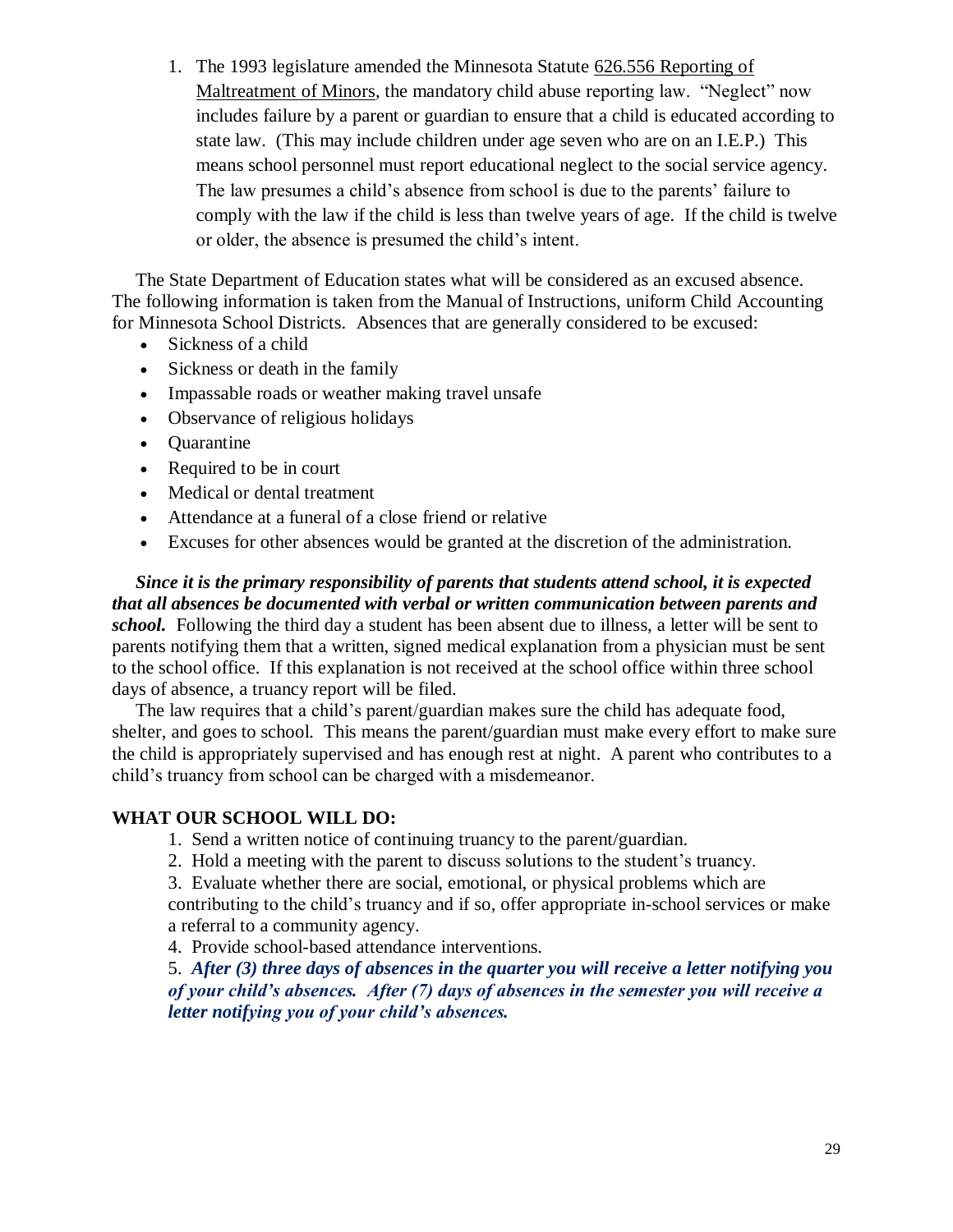#### **TRUANCY PROCEDURES**

For children under age 12:

- 1. The principal, counselor, or teachers file a report of educational neglect with social services.
- 2. An intake worker will assess the report by contacting the parents, student, and school officials. If educational neglect is found, Lyon County will provide Social Services on a voluntary basis or will refer the matter to the County Attorney's Office.
- 3. When necessary, the truancy petition will be filed with the Court and a hearing scheduled. If the child and/or parents deny the allegation, school personnel may be called to testify.
- 4. If the child is determined to be truant, a service plan will be established. The Court order may include family or individual counseling, supervision by a probation agent or social worker, placement of the child outside the home, a fine or community work service, or other appropriate alternatives.

**TARDINESS:** Students are expected to be to school on time. A student is considered tardy if he/she comes to school at 7:50 a.m. or later. After nine unexcused tardies, a letter will be sent home with an explanation of St. Mary's truancy policy. After fifteen unexcused absences, a truancy letter will be filed with the County Attorney. If a student comes to school habitually late, missing a class/or classes three times or more (due to illness, etc.) the school requires that the student and his/her parents bring a doctor's note explaining to St. Mary's School the illness or injury that is causing the student to miss that particular class/or classes.

#### **GRIEVANCE PROCEDURE**

A grievance is defined as any cause of complaint arising between the School of St. Mary's and persons served by the School. A complaint or misunderstanding should be resolved on the lowest level with a verbal discussion between the parties involved; however, sometimes a resolution is not reached so there are additional steps one may choose to take, each in hopes to reach resolution.

**STEP 1:** *Discuss the matter fully with the classroom teacher or with the employee the grievance most directly involves.*

**STEP 2:** *If the matter cannot be resolved, discussion with the immediate supervisor (typically, this is the principal at St. Mary's School as the principal is responsible for all school personnel).* Note: If the matter concerns the principal the second step is to put the matter in writing to the principal.

**STEP 3:** *If the matter cannot be resolved, the matter should be put in writing to the immediate supervisor (again, typically the principal).* The supervisor will prepare a written response back to the person(s) with the grievance in a timely manner*. A written grievance needs to include the following information: the nature of the complaint, including whom the complaint is directed against, any factual data (other than hearsay) which the complainant deems appropriate, and specific recommendations for appropriate resolution of the complaint.*

**STEP 4:** If the matter has still not been resolved, the pastor would be the next level of authority. He acts in a reconciling capacity. The written complaint should be shared with the pastor along with any additional information that took place after the written complaint was shared with the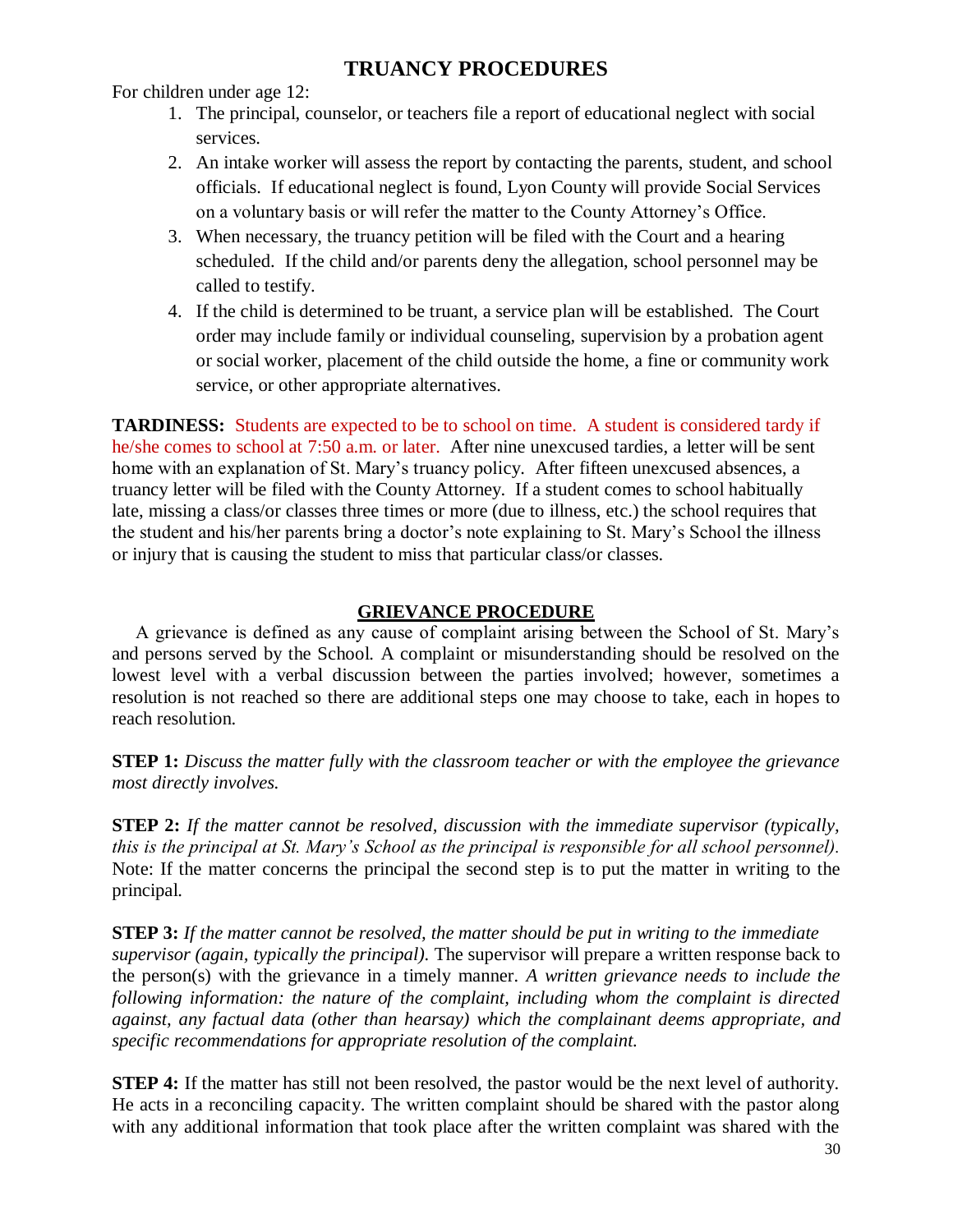principal. The pastor may choose to consult with appropriate diocesan personnel to assist with the resolution process.

If the complaint is in regards to a school policy, the Education Committee may be consulted to discuss the policy in question. This policy review request is typically submitted to the school principal. The written request should include the policy concern and specific recommendations for altering the policy.

At every level and at all times, fair and amiable exchange must be maintained. All efforts should be made to solve the problem through discussion and in a timely manner. Exceptions to this grievance procedure include any incidents involving the physical or mental injury, sexual abuse, negligent treatment or maltreatment of a child. The grievance may go directly to the source of authority. The school will contact the appropriate diocesan personnel and the appropriate legal authorities immediately.

#### **PERMANENT RECORDS**

**RECORDS AND RECORDS REQUESTS:** School records are to be accurate, valid and specific. Since these records may be demanded as legal evidence, it is important that they be kept up to date. St. Mary's Elementary School will endeavor to obtain all requested items of information. These records include the diocesan permanent record, accurate attendance records, and standardized test results. It is recommended that the permanent record card follow the child to his/her new school if he transfers to another elementary school. Graduates of St. Mary's Elementary School will have a copy of the permanent record kept on file at St. Mary's Elementary School. The permanent records are not removed from the office without informing the administrative assistant as to when the records will be returned. No records are to leave school premises.

#### **COLLECTION, SECURITY AND DISSEMINATION OF OFFICIAL SCHOOL RECORDS**

#### **PARENTS OF STUDENTS AND STUDENTS UNDER 18 YEARS OF AGE:**

- 1. Parents/legal guardians may ask to review the contents of any records or data collected on or for their child. "Records or data" may mean any or all of the following: (a) Identifying data; (b) Academic work completed; (c) Level of achievement (grades, standardized achievement test scores); (d) Attendance data; (e) Scores on standardized intelligence, aptitude, and psychological tests; (f) Interest inventory results; (g) Health data; (h) Family background information; (I) Teacher or counselor ratings and observations; (j) Verified reports of serious or recurrent behavior.
- A. The administrator is provided a reasonable amount of time to reply to a request but not to exceed 45 days.
- B. The administrator is responsible for determining which records or data will be accumulated in a student's file and the length of time required (retention).
- C. The administrator (or delegate) will be responsible for maintaining the student's file (subject to the parent's review) with all written requests from authorized personnel and/or agencies. The purpose for which the information is requested and the specific records to be released.
- D. The administrator (or delegate) will not release a student's records without the written consent of the parents, and a copy of those records to the parents if they desire.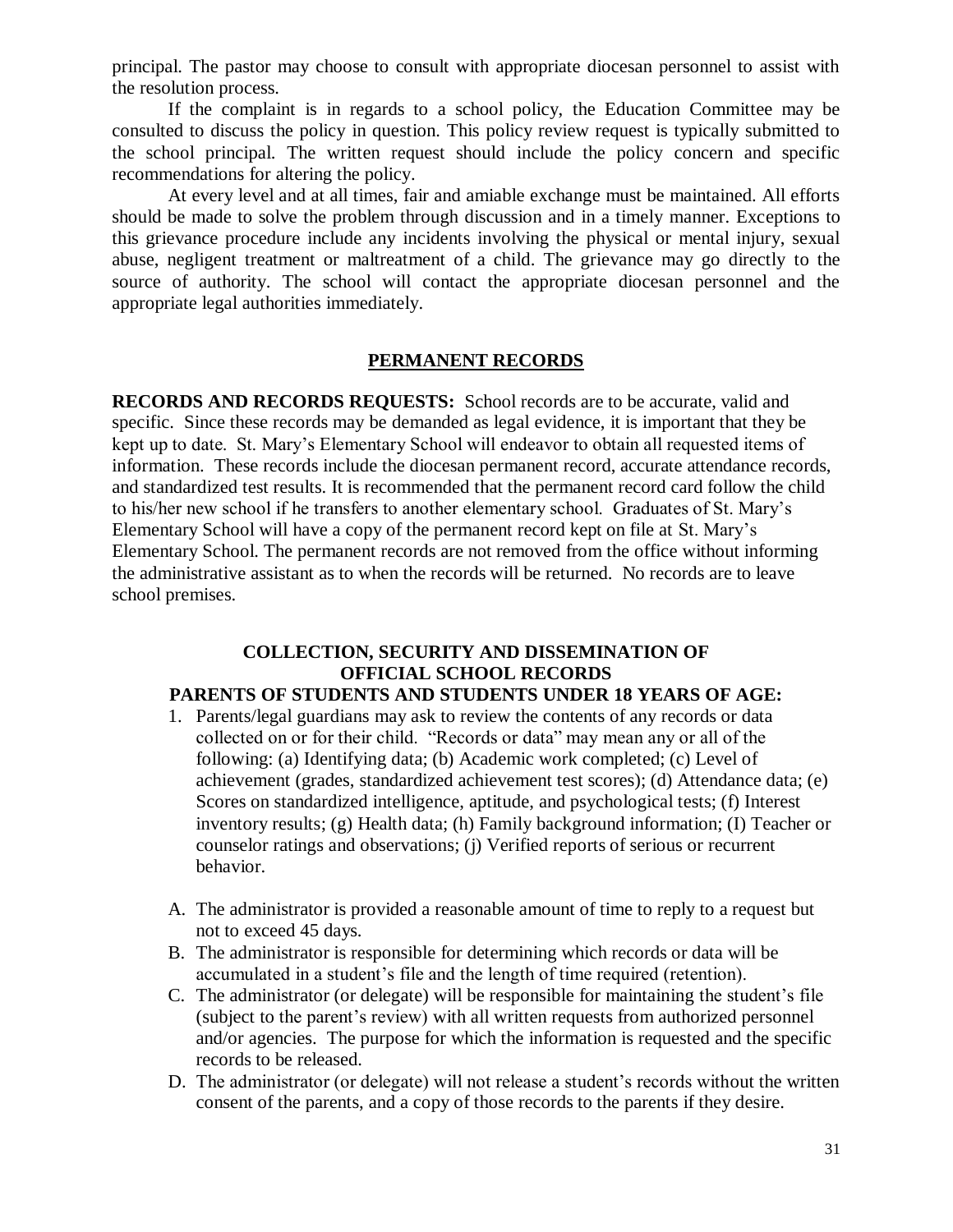The only exception is in the case of the student's transferring to another elementary school and upon request of the receiving school system for the student's records for which they (the receiving school) have a legitimate education interest.

E. Advisory/Education Committee will establish procedures for enforcing this policy including methods for hearings in the case of contested data on the part of parents, necessary record keeping forms, promulgation to parents of their rights, and response to state and federal authorities in case of audit.

#### **ST. MARY'S ATHLETIC PROGRAM POLICY**

- 1. St. Mary's School Athletic Program will teach the students in grades 3-6 the skills, fundamentals, and sportsmanship of basketball. This program will be run in keeping with St. Mary's School's education policies.
	- A. As the first and primary teachers of children, parents are personally responsible to see that their child/children are growing spiritually. (i.e. they are comfortable talking about God in and out of the home, Sunday Mass attendance, Holy Days of Obligation, knowledge of basic prayers.)
	- B. All students participating in the basketball program will maintain a "C" average. *If a student's grades fall below a "C" average, the student will not be allowed to practice or play. If a student falls behind on classroom assignments, they will not be allowed to practice or play, at the discretion of the coach and classroom teacher.*
	- **C.** *If a student is absent from school on the day of a scheduled practice or game, the student will not be allowed to practice.*
- 2. The Athletic Program will begin the Monday after the Christmas Program and end with St. Mary's Tournament the last Saturday of February. The Athletic Banquet will be held in March.
- 3. Practices will be held two times per week and will run TBD. Students must be picked up byTBD. If there is not school on a designated practice day, the practice will be held the next day.
- 4. Each practice and game will begin with prayer that will encourage sportsmanship, safety, and positive attitudes.
- 5. This program will strive to see that all children will be given adequate opportunity for participation in practice and games.
- 6. This program will only participate in events that will foster positive experiences and sportsmanship.
- 7. St. Mary's teams will not compete against each other in any tournament.
- 8. Parents and coaches will provide car-pooling to away games.
- 9. A permission slip will need to be signed and returned to the school prior to the first practice. Students will not be allowed to practice with the team until the permission slip is received.
- 10. A medical release will also need to be signed and returned to participate in our program.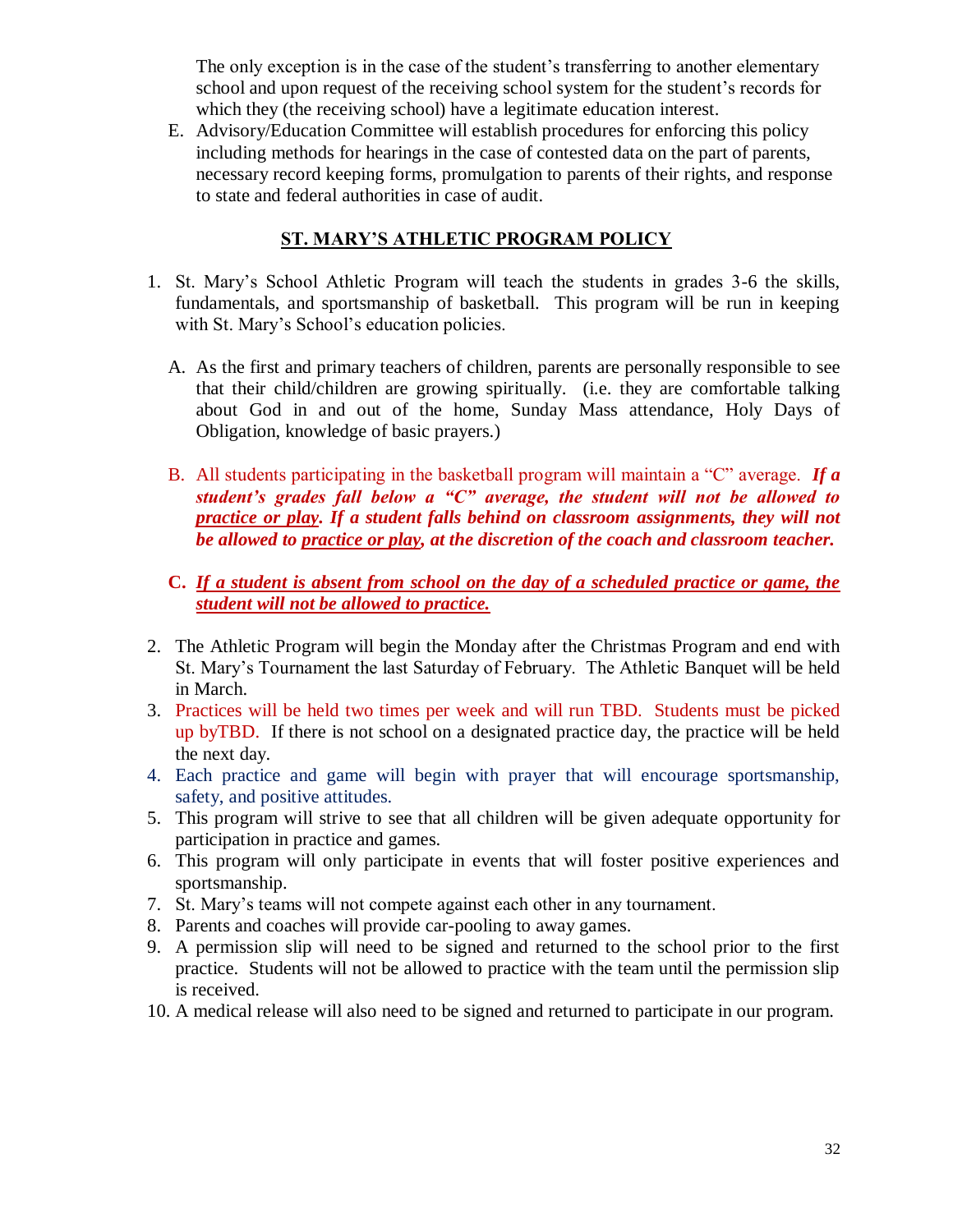TO: Parents and Staff of St. Mary's Catholic School

FROM: Lisa Dieter, Principal

DATE: August 2020

#### RE: ANNUAL NOTIFCATION OF ASBESTOS CONTAINING MATERIALS

In compliance with the US Environment Protection Agency (EPA) Asbestos Hazard Emergency Response Act (AHERA), in the fall of 1988 we performed inspections of our school building for asbestos-containing building materials. The inspection findings and asbestos management plans have been on file in the school administrative office since that time.

Air Tech Environment has been contracted to provide environmental services, which includes maintaining compliance with federal regulations regarding asbestos and other regulated environmental concerns.

All asbestos containing materials in our school are in good condition and we will continue to manage them in place, as recommended by the accredited Management Planner.

The results of the re-inspections, as well as, the last six-month surveillance are on file in the *Management Plan* in the school's administrative office. Everyone is welcome to view these anytime during normal school hours (Monday-Friday 8:00 a.m. – 4:00 p.m.) Our Asbestos Program Manager; the Principal, is available to answer any questions you may have about asbestos in our buildings at (507) 629-3270, or you may contact Brian Parrie, Advanced Health, Safety and Security, at 605-430-8842 or 507-763-3606.

We are intent on not only complying with, but also exceeding federal, state, and local regulations in this area. We plan on taking whatever steps are necessary to insure your children and our employees have a safe and healthy environment in which to learn and work.